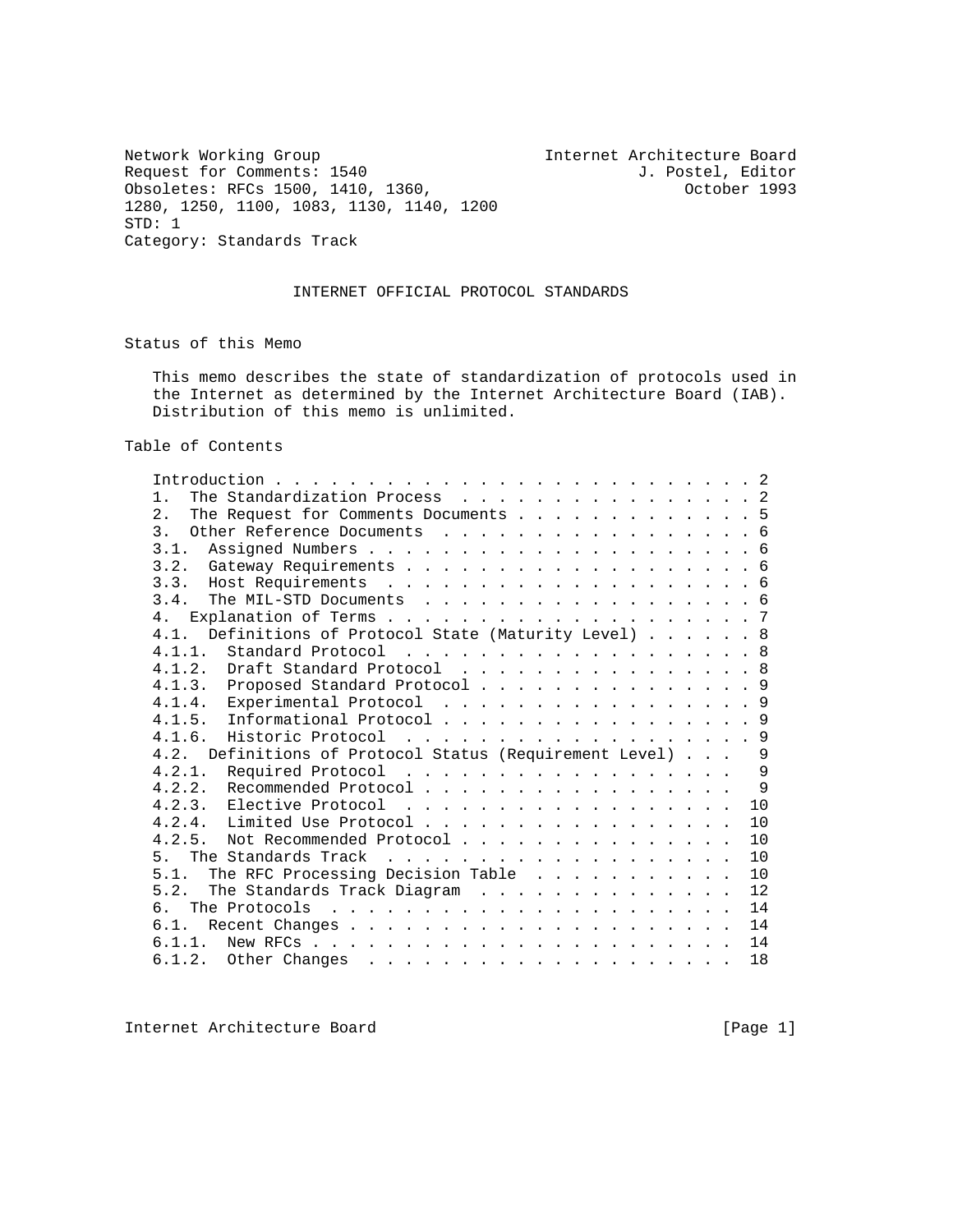| 6.2.        |                                                    |  | 19 |
|-------------|----------------------------------------------------|--|----|
| 6.3.        | Network-Specific Standard Protocols                |  | 21 |
| 6.4.        | Draft Standard Protocols                           |  | 22 |
| 6.5.        | Proposed Standard Protocols                        |  | 23 |
| 6.6.        |                                                    |  | 26 |
| 6.7.        | Experimental Protocols                             |  | 27 |
| 6.8.        | Informational Protocols                            |  | 28 |
| 6.9.        |                                                    |  | 29 |
| $7_{\odot}$ |                                                    |  | 30 |
| 7.1.        | IAB, IETF, and IRTF Contacts                       |  | 30 |
| 7.1.1.      | Internet Architecture Board (IAB) Contact          |  | 30 |
| 7.1.2.      | Internet Engineering Task Force (IETF) Contact     |  | 30 |
| 7.1.3.      | Internet Research Task Force (IRTF) Contact        |  | 31 |
| 7.2.        | Internet Assigned Numbers Authority (IANA) Contact |  | 32 |
| 7.3.        | Request for Comments Editor Contact                |  | 33 |
| 7.4.        | Network Information Center Contact                 |  | 33 |
| 7.5.        | Sources for Requests for Comments                  |  | 34 |
| 8.          | Security Considerations                            |  | 34 |
| 9.          |                                                    |  | 34 |

#### Introduction

 A discussion of the standardization process and the RFC document series is presented first, followed by an explanation of the terms. Sections 6.2 - 6.9 contain the lists of protocols in each stage of standardization. Finally are pointers to references and contacts for further information.

 This memo is intended to be issued approximately quarterly; please be sure the copy you are reading is current. Current copies may be obtained from the Network Information Center (INTERNIC) or from the Internet Assigned Numbers Authority (IANA) (see the contact information at the end of this memo). Do not use this edition after 28-February-94.

 See Section 6.1 for a description of recent changes. In the official lists in sections 6.2 - 6.9, an asterisk (\*) next to a protocol denotes that it is new to this document or has been moved from one protocol level to another, or differs from the previous edition of this document.

### 1. The Standardization Process

 The Internet Architecture Board maintains this list of documents that define standards for the Internet protocol suite. See RFC-1358 for the charter of the IAB and RFC-1160 for an explanation of the role and organization of the IAB and its subsidiary groups, the Internet Engineering Task Force (IETF) and the Internet Research Task Force

Internet Architecture Board [Page 2]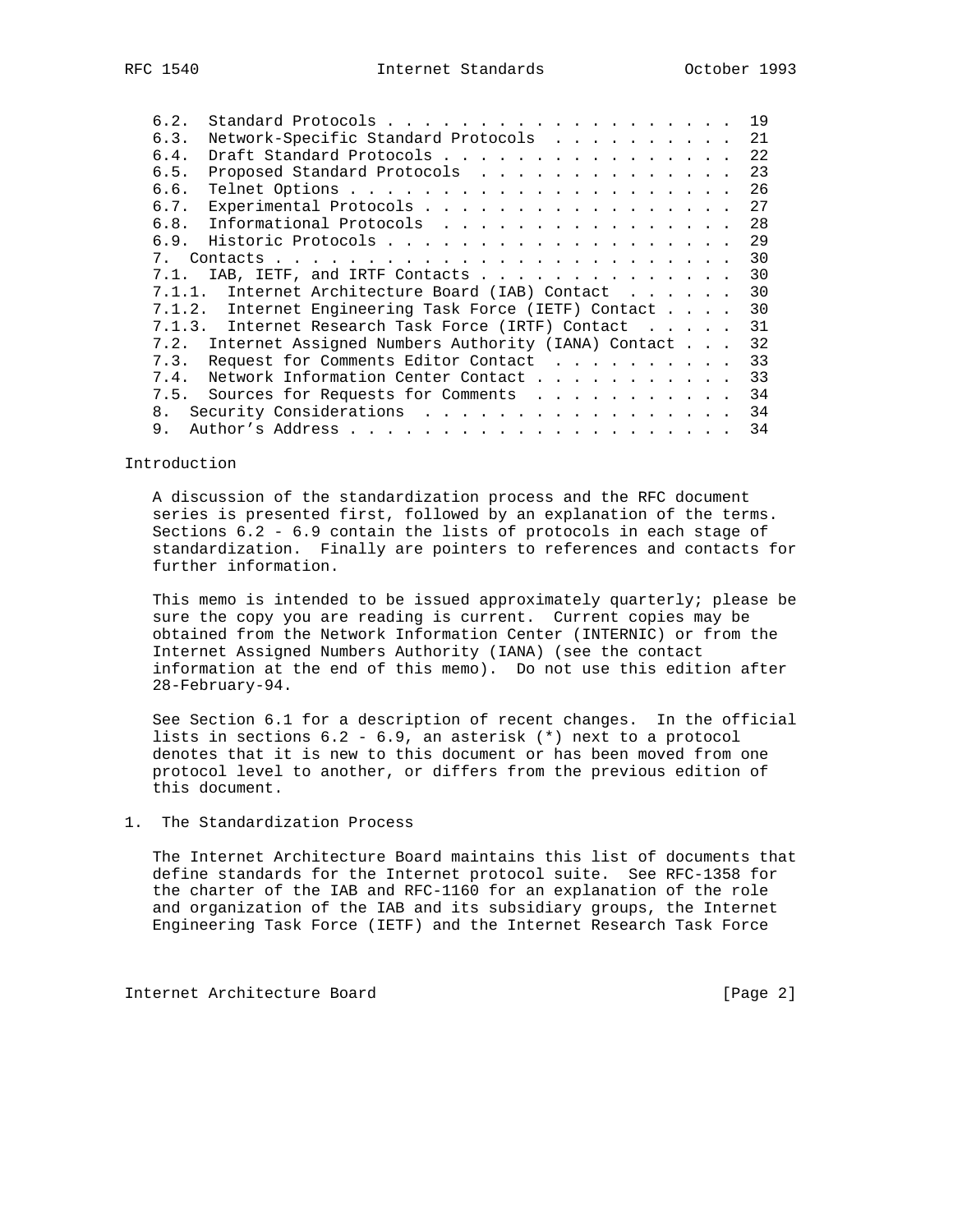(IRTF). Each of these groups has a steering group called the IESG and IRSG, respectively. The IETF develops these standards with the goal of co-ordinating the evolution of the Internet protocols; this co-ordination has become quite important as the Internet protocols are increasingly in general commercial use. The definitive description of the Internet standards process is found in RFC-1310.

 The majority of Internet protocol development and standardization activity takes place in the working groups of the IETF.

 Protocols which are to become standards in the Internet go through a series of states or maturity levels (proposed standard, draft standard, and standard) involving increasing amounts of scrutiny and testing. When a protocol completes this process it is assigned a STD number (see RFC-1311). At each step, the Internet Engineering Steering Group (IESG) of the IETF must make a recommendation for advancement of the protocol.

 To allow time for the Internet community to consider and react to standardization proposals, a minimum delay of 6 months before a proposed standard can be advanced to a draft standard and 4 months before a draft standard can be promoted to standard.

 It is general practice that no proposed standard can be promoted to draft standard without at least two independent implementations (and the recommendation of the IESG). Promotion from draft standard to standard generally requires operational experience and demonstrated interoperability of two or more implementations (and the recommendation of the IESG).

 In cases where there is uncertainty as to the proper decision concerning a protocol a special review committee may be appointed consisting of experts from the IETF, IRTF and the IAB with the purpose of recommending an explicit action.

 Advancement of a protocol to proposed standard is an important step since it marks a protocol as a candidate for eventual standardization (it puts the protocol "on the standards track"). Advancement to draft standard is a major step which warns the community that, unless major objections are raised or flaws are discovered, the protocol is likely to be advanced to standard in six months.

 Some protocols have been superseded by better ones or are otherwise unused. Such protocols are still documented in this memorandum with the designation "historic".

 Because it is useful to document the results of early protocol research and development work, some of the RFCs document protocols

Internet Architecture Board [Page 3]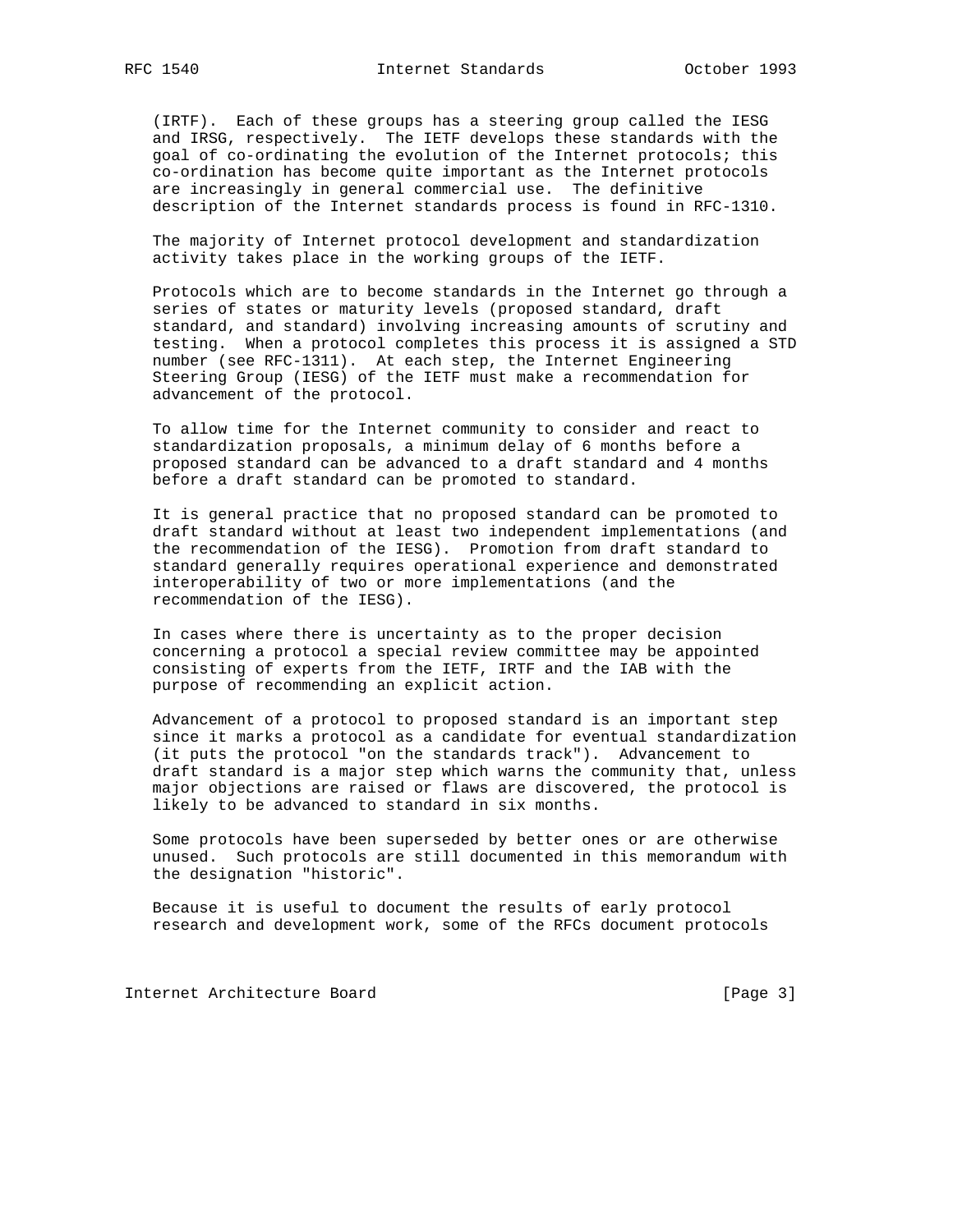which are still in an experimental condition. The protocols are designated "experimental" in this memorandum. They appear in this report as a convenience to the community and not as evidence of their standardization.

 Other protocols, such as those developed by other standards organizations, or by particular vendors, may be of interest or may be recommended for use in the Internet. The specifications of such protocols may be published as RFCs for the convenience of the Internet community. These protocols are labeled "informational" in this memorandum.

 In addition to the working groups of the IETF, protocol development and experimentation may take place as a result of the work of the research groups of the Internet Research Task Force, or the work of other individuals interested in Internet protocol development. The the documentation of such experimental work in the RFC series is encouraged, but none of this work is considered to be on the track for standardization until the IESG has made a recommendation to advance the protocol to the proposed standard state.

 A few protocols have achieved widespread implementation without the approval of the IESG. For example, some vendor protocols have become very important to the Internet community even though they have not been recommended by the IESG. However, the IAB strongly recommends that the standards process be used in the evolution of the protocol suite to maximize interoperability (and to prevent incompatible protocol requirements from arising). The use of the terms "standard", "draft standard", and "proposed standard" are reserved in any RFC or other publication of Internet protocols to only those protocols which the IESG has approved.

 In addition to a state (like "Proposed Standard"), a protocol is also assigned a status, or requirement level, in this document. The possible requirement levels ("Required", "Recommended", "Elective", "Limited Use", and "Not Recommended") are defined in Section 4.2. When a protocol is on the standards track, that is in the proposed standard, draft standard, or standard state (see Section 5), the status shown in Section 6 is the current status.

 Few protocols are required to be implemented in all systems; this is because there is such a variety of possible systems, for example, gateways, routers, terminal servers, workstations, and multi-user hosts. The requirement level shown in this document is only a one word label, which may not be sufficient to characterize the implementation requirements for a protocol in all situations. For some protocols, this document contains an additional status paragraph (an applicability statement). In addition, more detailed status

Internet Architecture Board [Page 4]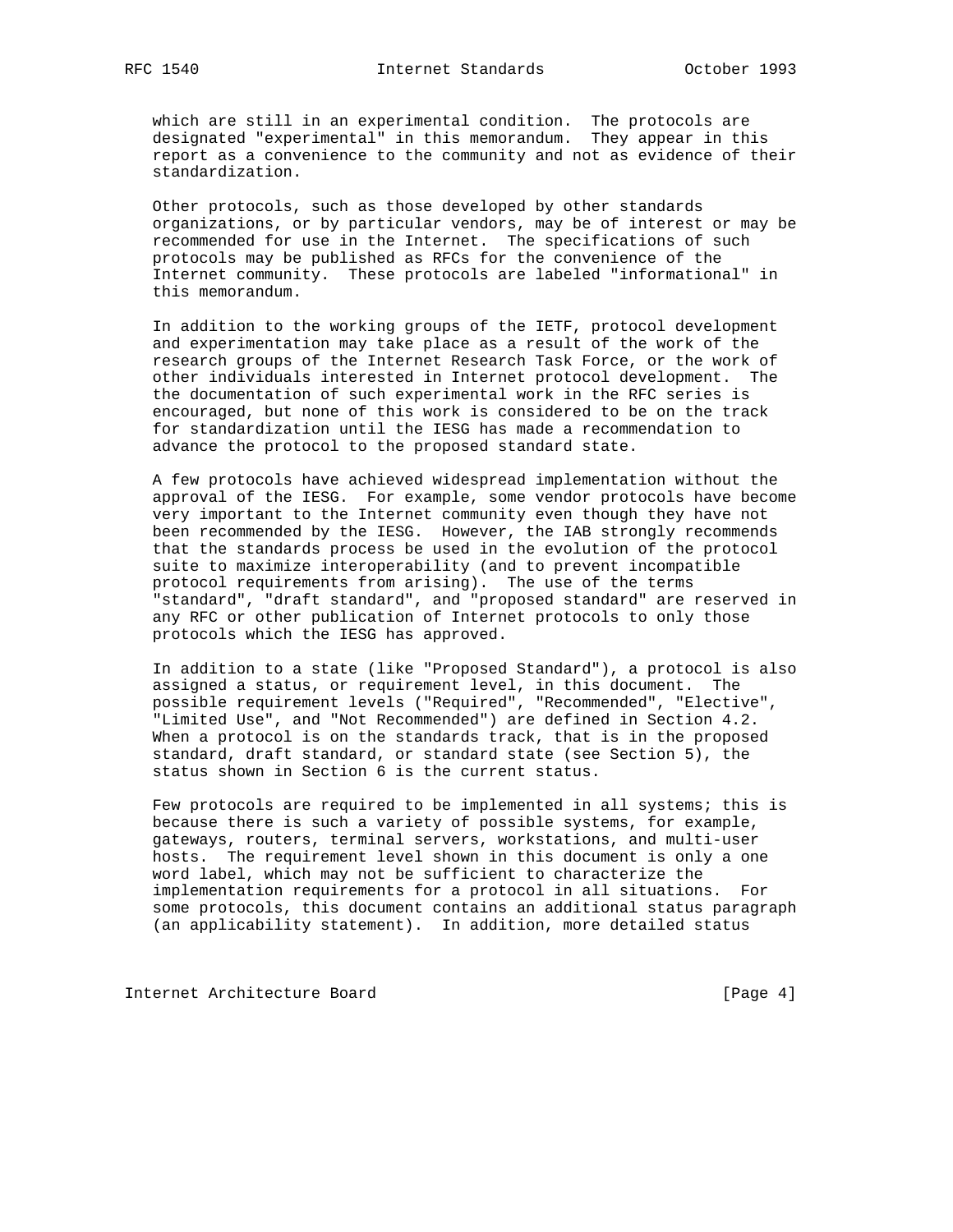information may be contained in separate requirements documents (see Section 3).

2. The Request for Comments Documents

 The documents called Request for Comments (or RFCs) are the working notes of the "Network Working Group", that is the Internet research and development community. A document in this series may be on essentially any topic related to computer communication, and may be anything from a meeting report to the specification of a standard.

Notice:

 All standards are published as RFCs, but not all RFCs specify standards.

 Anyone can submit a document for publication as an RFC. Submissions must be made via electronic mail to the RFC Editor (see the contact information at the end of this memo, and see RFC 1111).

 While RFCs are not refereed publications, they do receive technical review from the task forces, individual technical experts, or the RFC Editor, as appropriate.

 The RFC series comprises a wide range of documents, ranging from informational documents of general interests to specifications of standard Internet protocols. In cases where submission is intended to document a proposed standard, draft standard, or standard protocol, the RFC Editor will publish the document only with the approval of the IESG. For documents describing experimental work, the RFC Editor will notify the IESG before publication, allowing for the possibility of review by the relevant IETF working group or IRTF research group and provide those comments to the author. See Section 5.1 for more detail.

 Once a document is assigned an RFC number and published, that RFC is never revised or re-issued with the same number. There is never a question of having the most recent version of a particular RFC. However, a protocol (such as File Transfer Protocol (FTP)) may be improved and re-documented many times in several different RFCs. It is important to verify that you have the most recent RFC on a particular protocol. This "Internet Official Protocol Standards" memo is the reference for determining the correct RFC for the current specification of each protocol.

 The RFCs are available from the INTERNIC, and a number of other sites. For more information about obtaining RFCs, see Sections 7.4 and 7.5.

Internet Architecture Board [Page 5]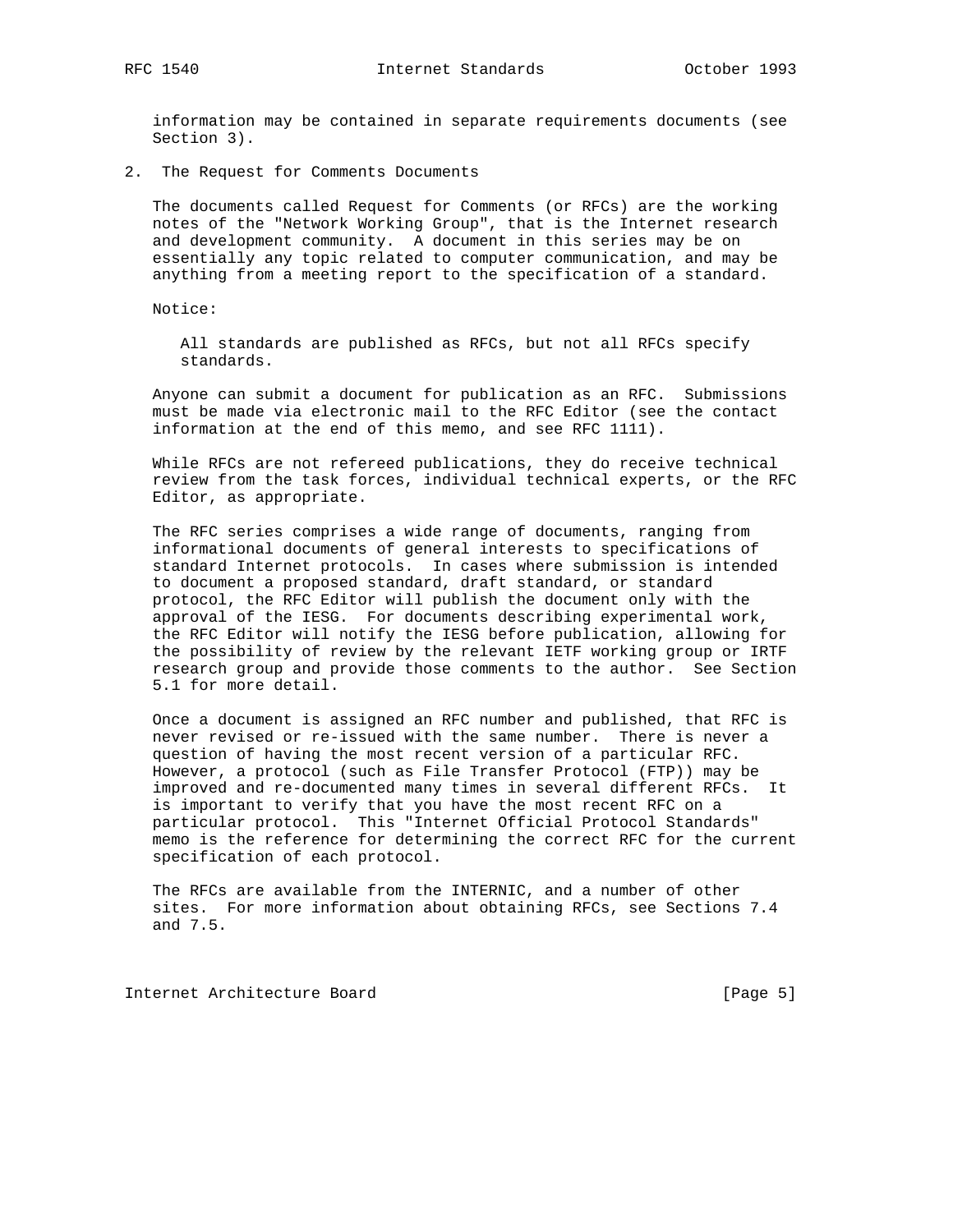### 3. Other Reference Documents

 There are three other reference documents of interest in checking the current status of protocol specifications and standardization. These are the Assigned Numbers, the Gateway Requirements, and the Host Requirements. Note that these documents are revised and updated at different times; in case of differences between these documents, the most recent must prevail.

 Also, one should be aware of the MIL-STD publications on IP, TCP, Telnet, FTP, and SMTP. These are described in Section 3.4.

#### 3.1. Assigned Numbers

 The "Assigned Numbers" document lists the assigned values of the parameters used in the various protocols. For example, IP protocol codes, TCP port numbers, Telnet Option Codes, ARP hardware types, and Terminal Type names. Assigned Numbers was most recently issued as RFC-1340.

### 3.2. Gateway Requirements

 This document reviews the specifications that apply to gateways and supplies guidance and clarification for any ambiguities. Gateway Requirements is RFC-1009. A working group of the IETF is actively preparing a revision.

#### 3.3. Host Requirements

 This pair of documents reviews and updates the specifications that apply to hosts, and it supplies guidance and clarification for any ambiguities. Host Requirements was issued as RFC-1122 and RFC-1123.

#### 3.4. The MIL-STD Documents

 The Internet community specifications for IP (RFC-791) and TCP (RFC- 793) and the DoD MIL-STD specifications are intended to describe exactly the same protocols. Any difference in the protocols specified by these sets of documents should be reported to DISA and to the IESG. The RFCs and the MIL-STDs for IP and TCP differ in style and level of detail. It is strongly advised that the two sets of documents be used together, along with RFC-1122 and RFC-1123.

 The Internet and the DoD MIL-STD specifications for the FTP, SMTP, and Telnet protocols are essentially the same documents (RFCs 765, 821, 854). The MIL-STD versions have been edited slightly. Note that the current Internet specification for FTP is RFC-959 (as modified by RFC-1123).

Internet Architecture Board [Page 6]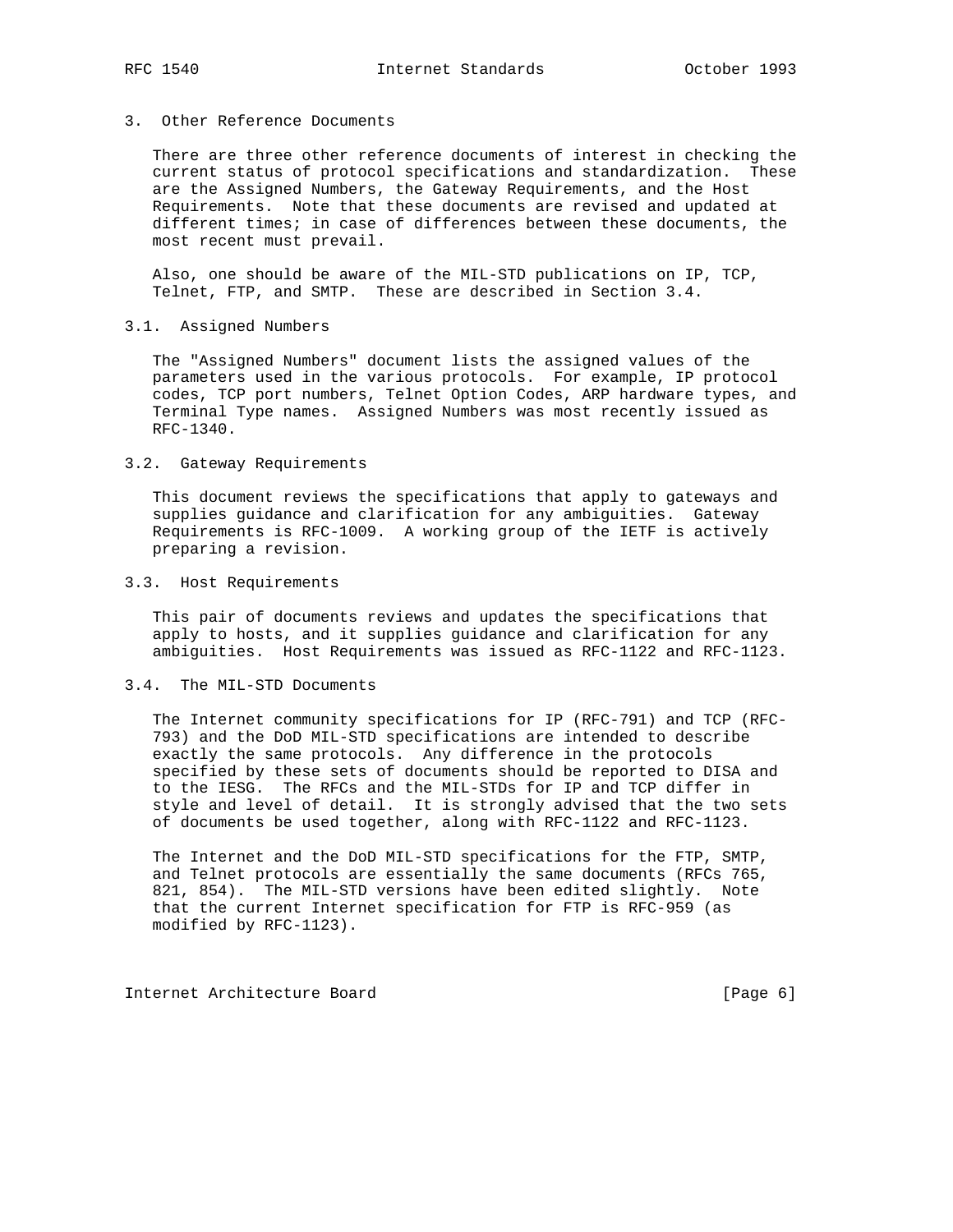Note that these MIL-STD are now somewhat out of date. The Gateway Requirements (RFC-1009) and Host Requirements (RFC-1122, RFC-1123) take precedence over both earlier RFCs and the MIL-STDs.

| Internet Protocol (IP)               | MIL-STD-1777 |
|--------------------------------------|--------------|
| Transmission Control Protocol (TCP)  | MIL-STD-1778 |
| File Transfer Protocol (FTP)         | MIL-STD-1780 |
| Simple Mail Transfer Protocol (SMTP) | MIL-STD-1781 |
| Telnet Protocol and Options (TELNET) | MIL-STD-1782 |

 These documents are available from the Naval Publications and Forms Center. Requests can be initiated by telephone, telegraph, or mail; however, it is preferred that private industry use form DD1425, if possible.

> Naval Publications and Forms Center, Code 3015 5801 Tabor Ave Philadelphia, PA 19120 Phone: 1-215-697-3321 (order tape) 1-215-697-4834 (conversation)

### 4. Explanation of Terms

 There are two independent categorization of protocols. The first is the "maturity level" or STATE of standardization, one of "standard", "draft standard", "proposed standard", "experimental", "informational" or "historic". The second is the "requirement level" or STATUS of this protocol, one of "required", "recommended", "elective", "limited use", or "not recommended".

 The status or requirement level is difficult to portray in a one word label. These status labels should be considered only as an indication, and a further description, or applicability statement, should be consulted.

When a protocol is advanced to proposed standard or draft standard, it is labeled with a current status.

 At any given time a protocol occupies a cell of the following matrix. Protocols are likely to be in cells in about the following proportions (indicated by the relative number of Xs). A new protocol is most likely to start in the (proposed standard, elective) cell, or the (experimental, not recommended) cell.

Internet Architecture Board [Page 7]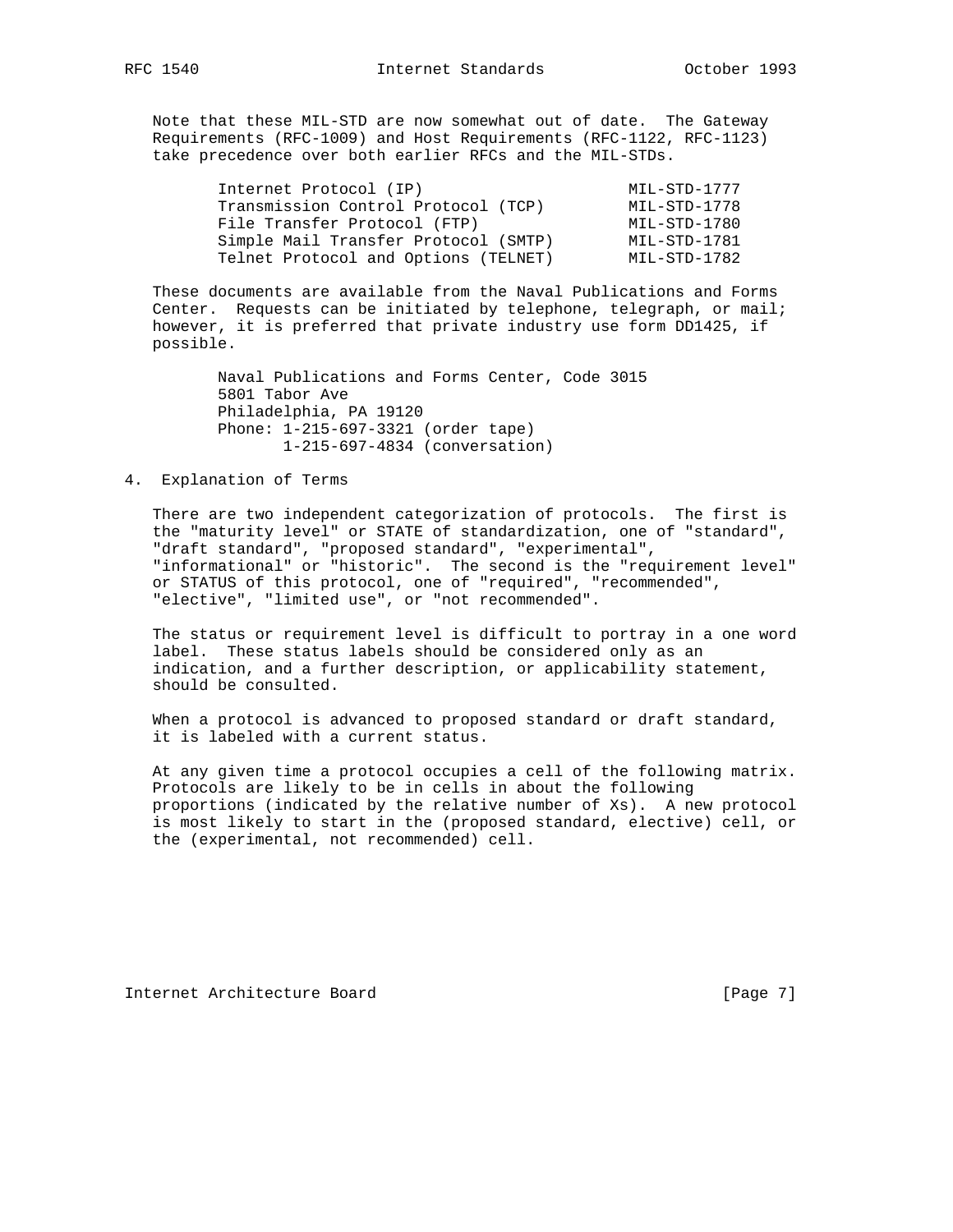|   |       | Req | Rec Ele Lim | STATUS |     | Not |
|---|-------|-----|-------------|--------|-----|-----|
| S | Std   | Χ   | XXX         | XXX    |     |     |
| T | Draft | X   | Χ           | XXX    |     |     |
| Α | Prop  |     | Χ           | XXX    |     |     |
| T | Info  |     |             |        |     |     |
| Ε | Expr  |     |             |        | XXX |     |
|   | Hist  |     |             |        |     | XXX |

What is a "system"?

 Some protocols are particular to hosts and some to gateways; a few protocols are used in both. The definitions of the terms below will refer to a "system" which is either a host or a gateway (or both). It should be clear from the context of the particular protocol which types of systems are intended.

### 4.1. Definitions of Protocol State

 Every protocol listed in this document is assigned to a "maturity level" or STATE of standardization: "standard", "draft standard", "proposed standard", "experimental", or "historic".

4.1.1. Standard Protocol

 The IESG has established this as an official standard protocol for the Internet. These protocols are assigned STD numbers (see RFC- 1311). These are separated into two groups: (1) IP protocol and above, protocols that apply to the whole Internet; and  $(2)$  network-specific protocols, generally specifications of how to do IP on particular types of networks.

4.1.2. Draft Standard Protocol

 The IESG is actively considering this protocol as a possible Standard Protocol. Substantial and widespread testing and comment are desired. Comments and test results should be submitted to the IESG. There is a possibility that changes will be made in a Draft Standard Protocol before it becomes a Standard Protocol.

Internet Architecture Board [Page 8]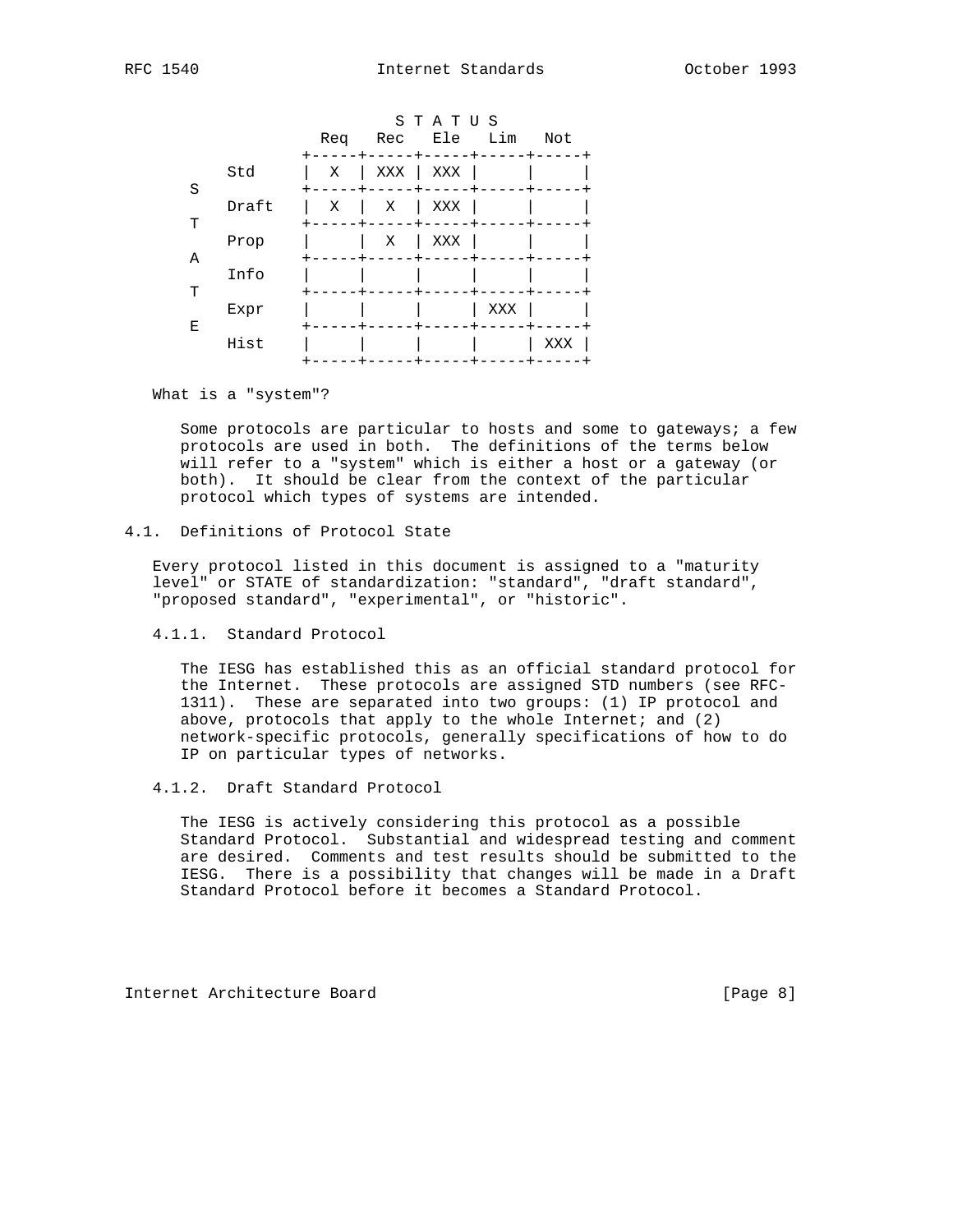4.1.3. Proposed Standard Protocol

 These are protocol proposals that may be considered by the IESG for standardization in the future. Implementation and testing by several groups is desirable. Revision of the protocol specification is likely.

4.1.4. Experimental Protocol

 A system should not implement an experimental protocol unless it is participating in the experiment and has coordinated its use of the protocol with the developer of the protocol.

 Typically, experimental protocols are those that are developed as part of an ongoing research project not related to an operational service offering. While they may be proposed as a service protocol at a later stage, and thus become proposed standard, draft standard, and then standard protocols, the designation of a protocol as experimental may sometimes be meant to suggest that the protocol, although perhaps mature, is not intended for operational use.

4.1.5. Informational Protocol

 Protocols developed by other standard organizations, or vendors, or that are for other reasons outside the purview of the IESG, may be published as RFCs for the convenience of the Internet community as informational protocols.

4.1.6. Historic Protocol

 These are protocols that are unlikely to ever become standards in the Internet either because they have been superseded by later developments or due to lack of interest.

4.2. Definitions of Protocol Status

 This document lists a "requirement level" or STATUS for each protocol. The status is one of "required", "recommended", "elective", "limited use", or "not recommended".

4.2.1. Required Protocol

A system must implement the required protocols.

4.2.2. Recommended Protocol

A system should implement the recommended protocols.

Internet Architecture Board [Page 9]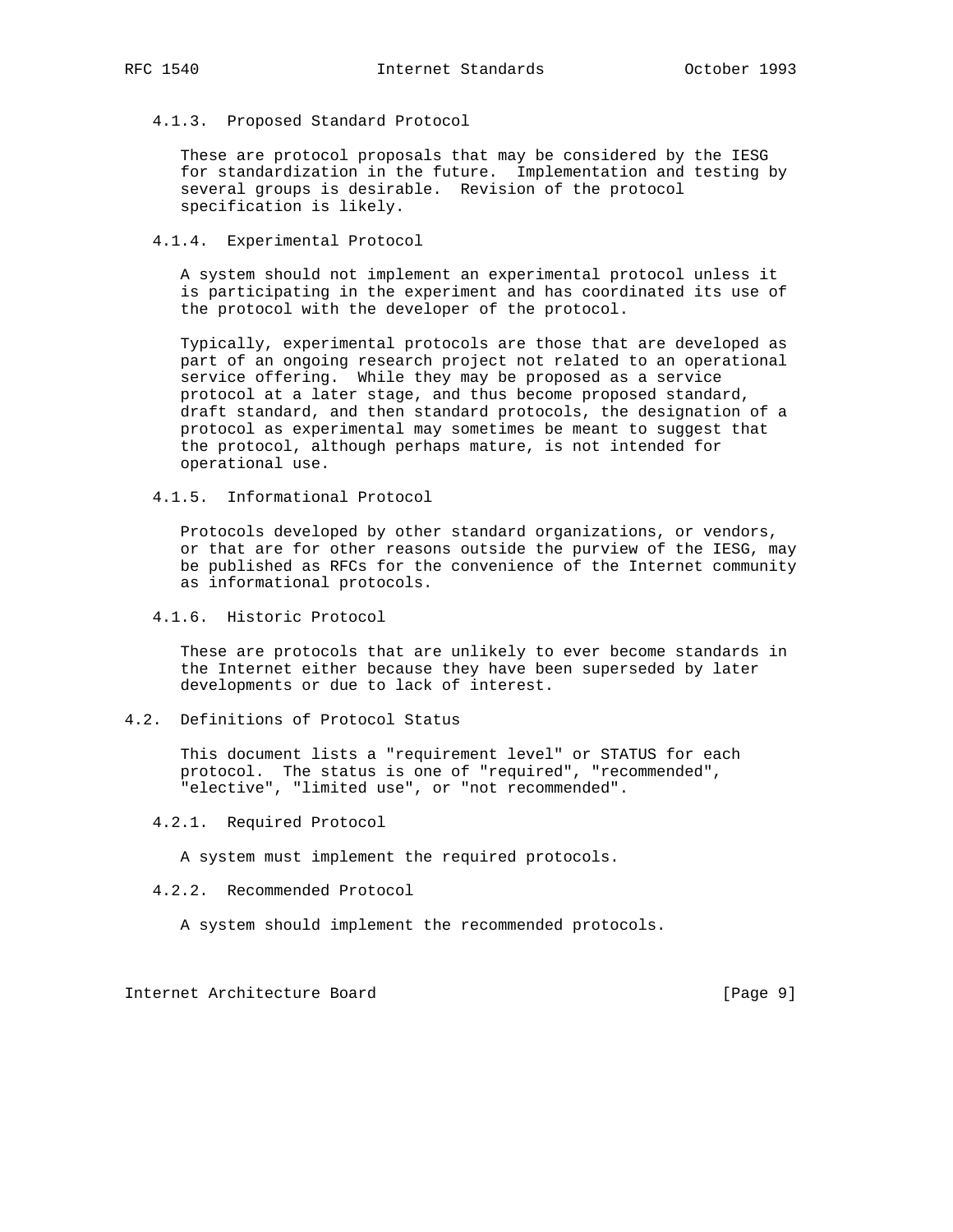### 4.2.3. Elective Protocol

 A system may or may not implement an elective protocol. The general notion is that if you are going to do something like this, you must do exactly this. There may be several elective protocols in a general area, for example, there are several electronic mail protocols, and several routing protocols.

4.2.4. Limited Use Protocol

 These protocols are for use in limited circumstances. This may be because of their experimental state, specialized nature, limited functionality, or historic state.

4.2.5. Not Recommended Protocol

 These protocols are not recommended for general use. This may be because of their limited functionality, specialized nature, or experimental or historic state.

5. The Standards Track

 This section discusses in more detail the procedures used by the RFC Editor and the IESG in making decisions about the labeling and publishing of protocols as standards.

5.1. The RFC Processing Decision Table

 Here is the current decision table for processing submissions by the RFC Editor. The processing depends on who submitted it, and the status they want it to have.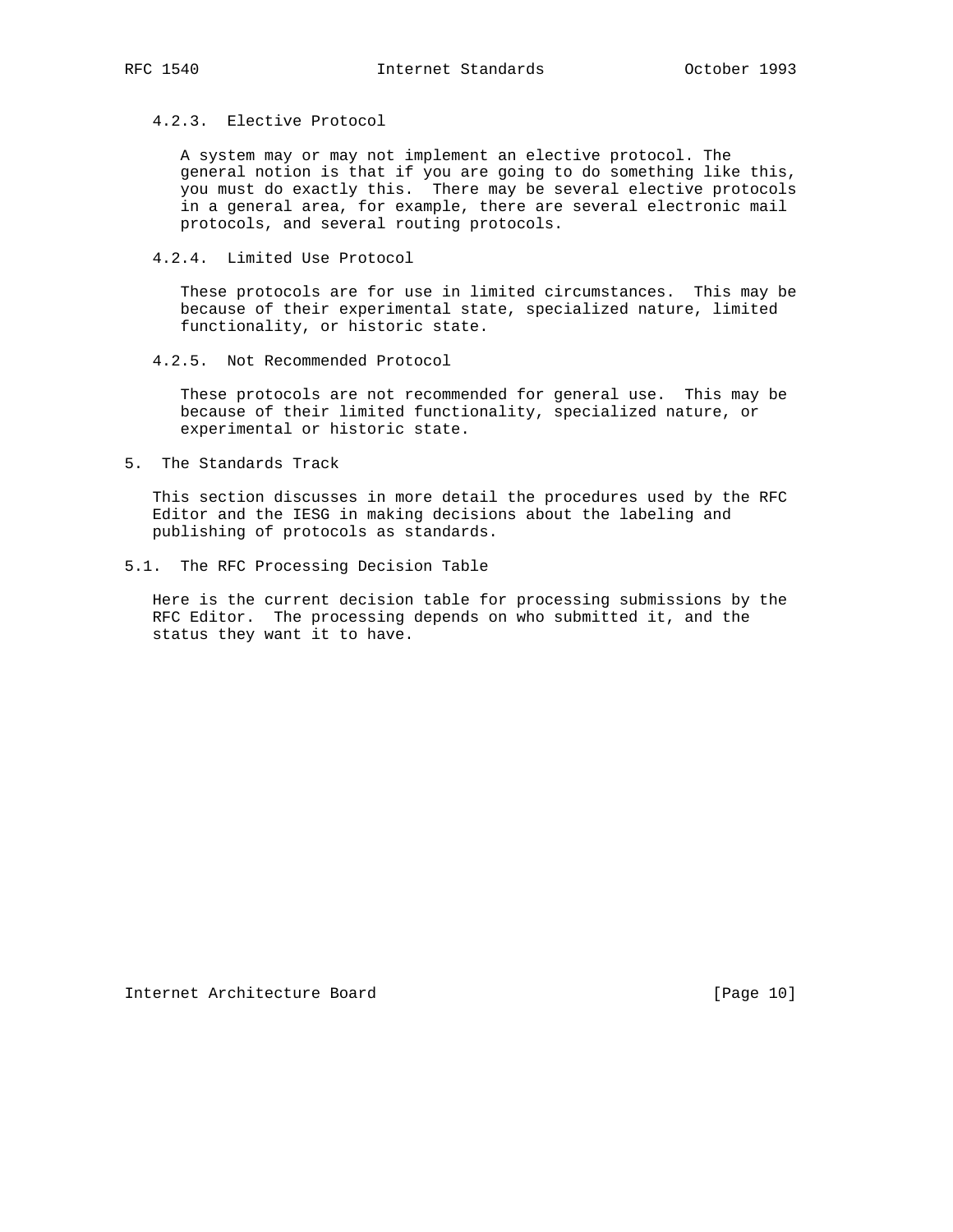| * * * * * * * * * * * *             |                     | SOURCE             |                     |                                  |
|-------------------------------------|---------------------|--------------------|---------------------|----------------------------------|
| Desired<br>Status<br>===========    | IAB                 | ==========<br>IESG | IRSG                | Other                            |
| Standard<br>or<br>Draft<br>Standard | <b>Bogus</b><br>(2) | Publish<br>(1)     | <b>Bogus</b><br>(2) | <b>Bogus</b><br>(2)              |
| Proposed<br>Standard                | Refer<br>(3)        | Publish<br>(1)     | Refer<br>(3)        | Refer<br>(3)                     |
| Experimental<br>Protocol            | Notify<br>(4)       | Publish<br>(1)     | Notify<br>(4)       | Notify<br>(4)                    |
| Information<br>or Opinion<br>Paper  | Publish<br>(1)      | Publish<br>(1)     | (5)                 | Discretion   Discretion  <br>(5) |

(1) Publish.

- (2) Bogus. Inform the source of the rules. RFCs specifying Standard, or Draft Standard must come from the IESG, only.
- (3) Refer to an Area Director for review by a WG. Expect to see the document again only after approval by the IESG.
- (4) Notify both the IESG and IRSG. If no concerns are raised in two weeks then do Discretion (5), else RFC Editor to resolve the concerns or do Refer (3).
- (5) RFC Editor's discretion. The RFC Editor decides if a review is needed and if so by whom. RFC Editor decides to publish or not.

Internet Architecture Board [Page 11]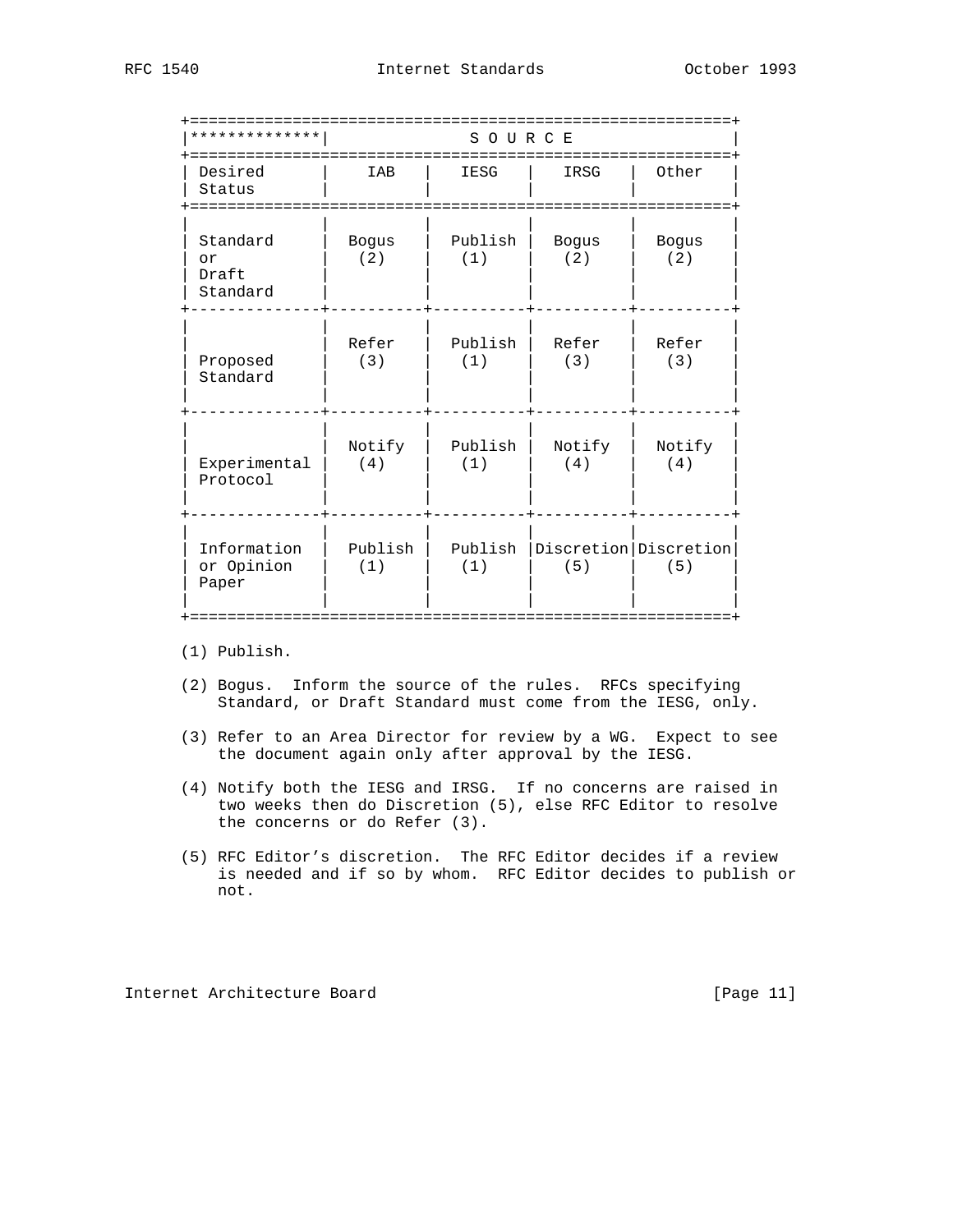Of course, in all cases the RFC Editor can request or make minor changes for style, format, and presentation purposes.

 The IESG has designated the IESG Secretary as its agent for forwarding documents with IESG approval and for registering concerns in response to notifications (4) to the RFC Editor. Documents from Area Directors or Working Group Chairs may be considered in the same way as documents from "other".

### 5.2. The Standards Track Diagram

 There is a part of the STATUS and STATE categorization that is called the standards track. Actually, only the changes of state are significant to the progression along the standards track, though the status assignments may change as well.

 The states illustrated by single line boxes are temporary states, those illustrated by double line boxes are long term states. A protocol will normally be expected to remain in a temporary state for several months (minimum six months for proposed standard, minimum four months for draft standard). A protocol may be in a long term state for many years.

 A protocol may enter the standards track only on the recommendation of the IESG; and may move from one state to another along the track only on the recommendation of the IESG. That is, it takes action by the IESG to either start a protocol on the track or to move it along.

 Generally, as the protocol enters the standards track a decision is made as to the eventual STATUS, requirement level or applicability (elective, recommended, or required) the protocol will have, although a somewhat less stringent current status may be assigned, and it then is placed in the the proposed standard STATE with that status. So the initial placement of a protocol is into state 1. At any time the STATUS decision may be revisited.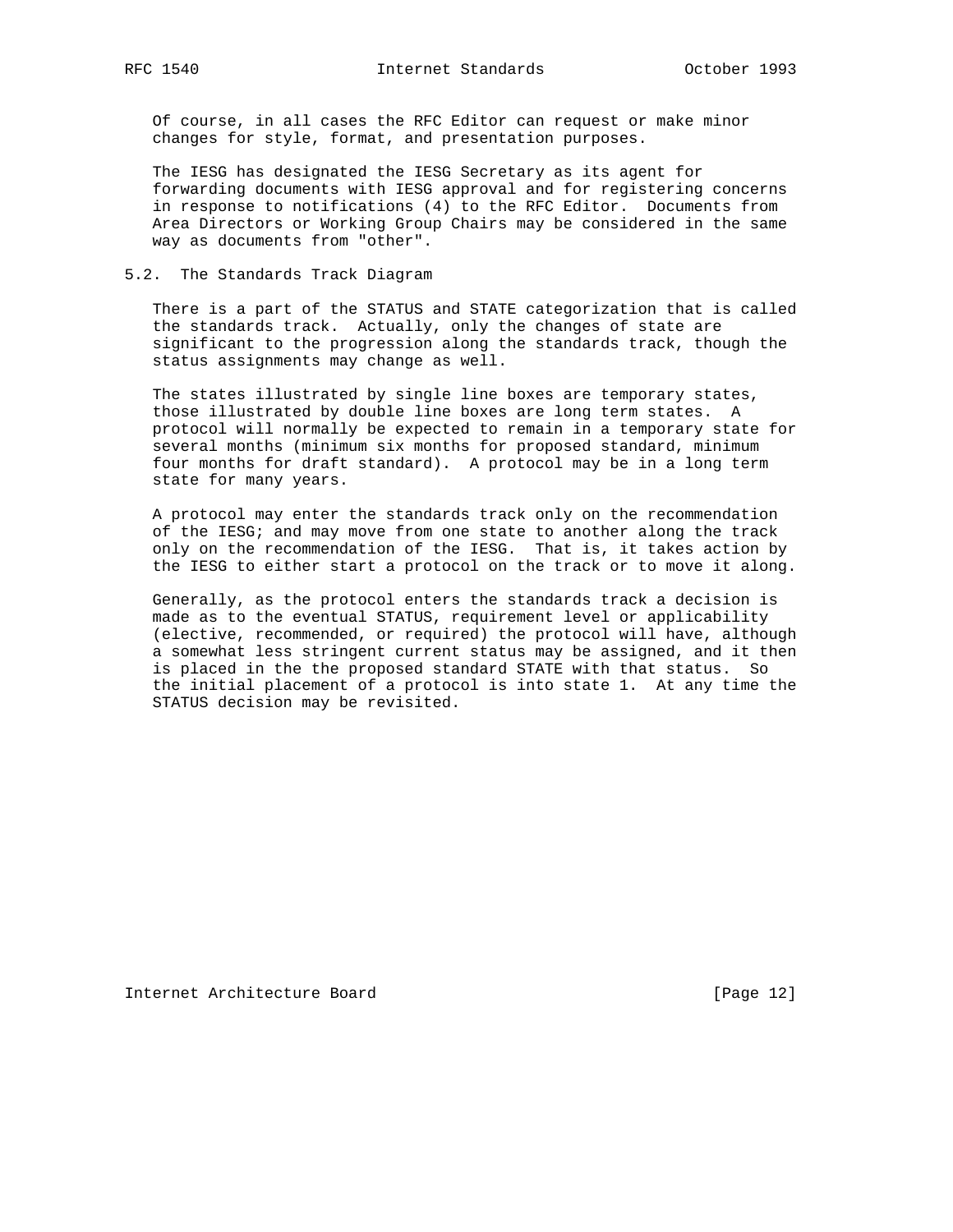



 The transition from proposed standard (1) to draft standard (2) can only be by action of the IESG and only after the protocol has been proposed standard (1) for at least six months.

 The transition from draft standard (2) to standard (3) can only be by action of the IESG and only after the protocol has been draft standard (2) for at least four months.

 Occasionally, the decision may be that the protocol is not ready for standardization and will be assigned to the experimental state (4). This is off the standards track, and the protocol may be resubmitted to enter the standards track after further work. There are other paths into the experimental and historic states that do not involve IESG action.

 Sometimes one protocol is replaced by another and thus becomes historic, or it may happen that a protocol on the standards track is in a sense overtaken by another protocol (or other events) and becomes historic (state 5).

Internet Architecture Board [Page 13]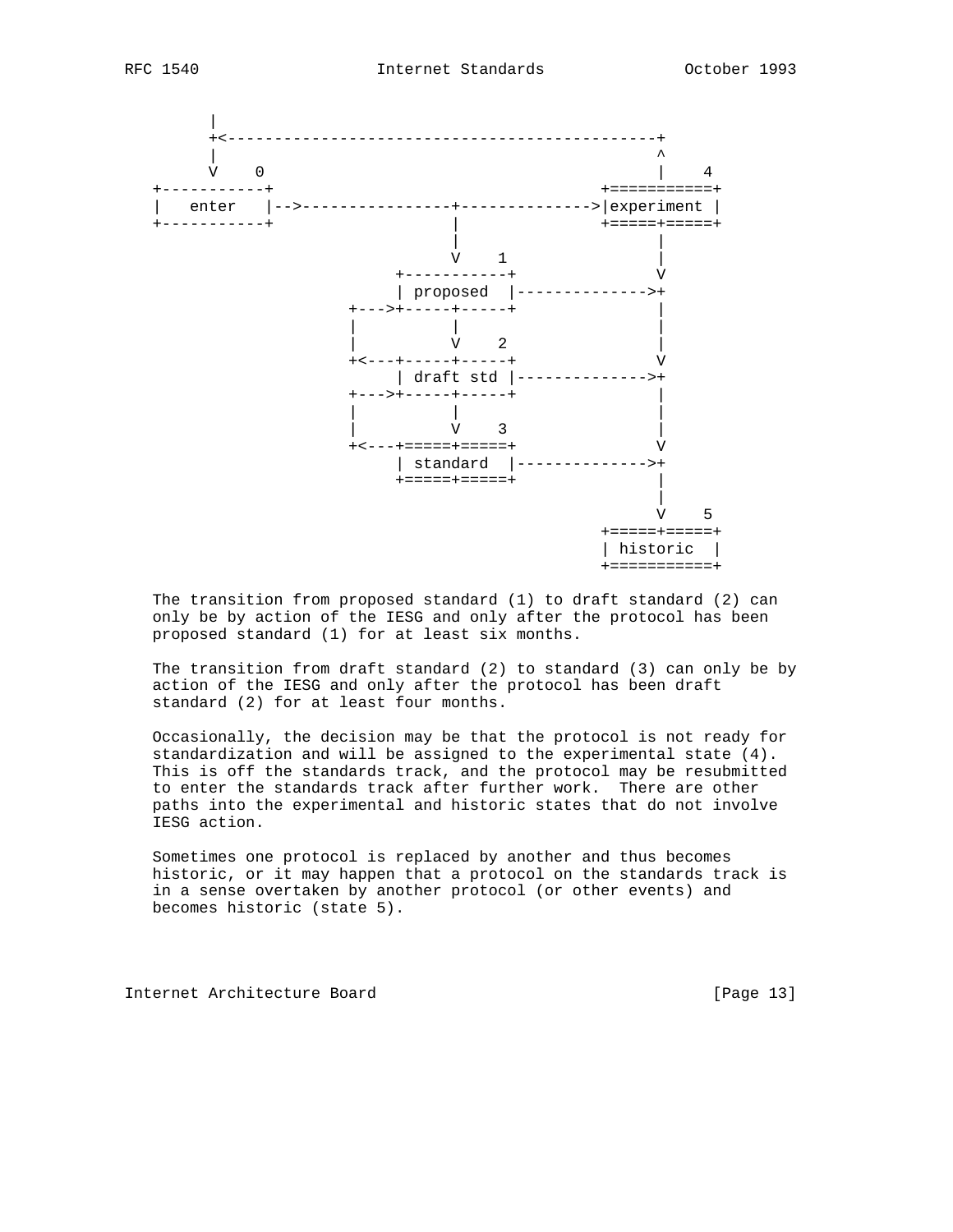- 
- 6. The Protocols

 Subsection 6.1 lists recent RFCs and other changes. Subsections 6.2 - 6.9 list the standards in groups by protocol state.

- 6.1. Recent Changes
- 6.1.1. New RFCs:
	- 1540 This memo.
	- 1539 The Tao of IETF A Guide for New Attendees of the Internet Engineering Task Force

 This is an information document and does not specify any level of standard.

1538 - Advanced SNA/IP : A Simple SNA Transport Protocol

 This is an information document and does not specify any level of standard.

1537 - Common DNS Data File Configuration Error

 This is an information document and does not specify any level of standard.

1536 - Common DNS Implementation Errors and Suggested Fixes

 This is an information document and does not specify any level of standard.

 1535 - A Security Problem and Proposed Correction With Widely Deployed DNS Software

> This is an information document and does not specify any level of standard.

1534 - Interoperation Between DHCP and BOOTP

A Proposed Standard protocol.

1533 - DHCP Options and BOOTP Vendor Extensions

A Proposed Standard protocol.

Internet Architecture Board [Page 14]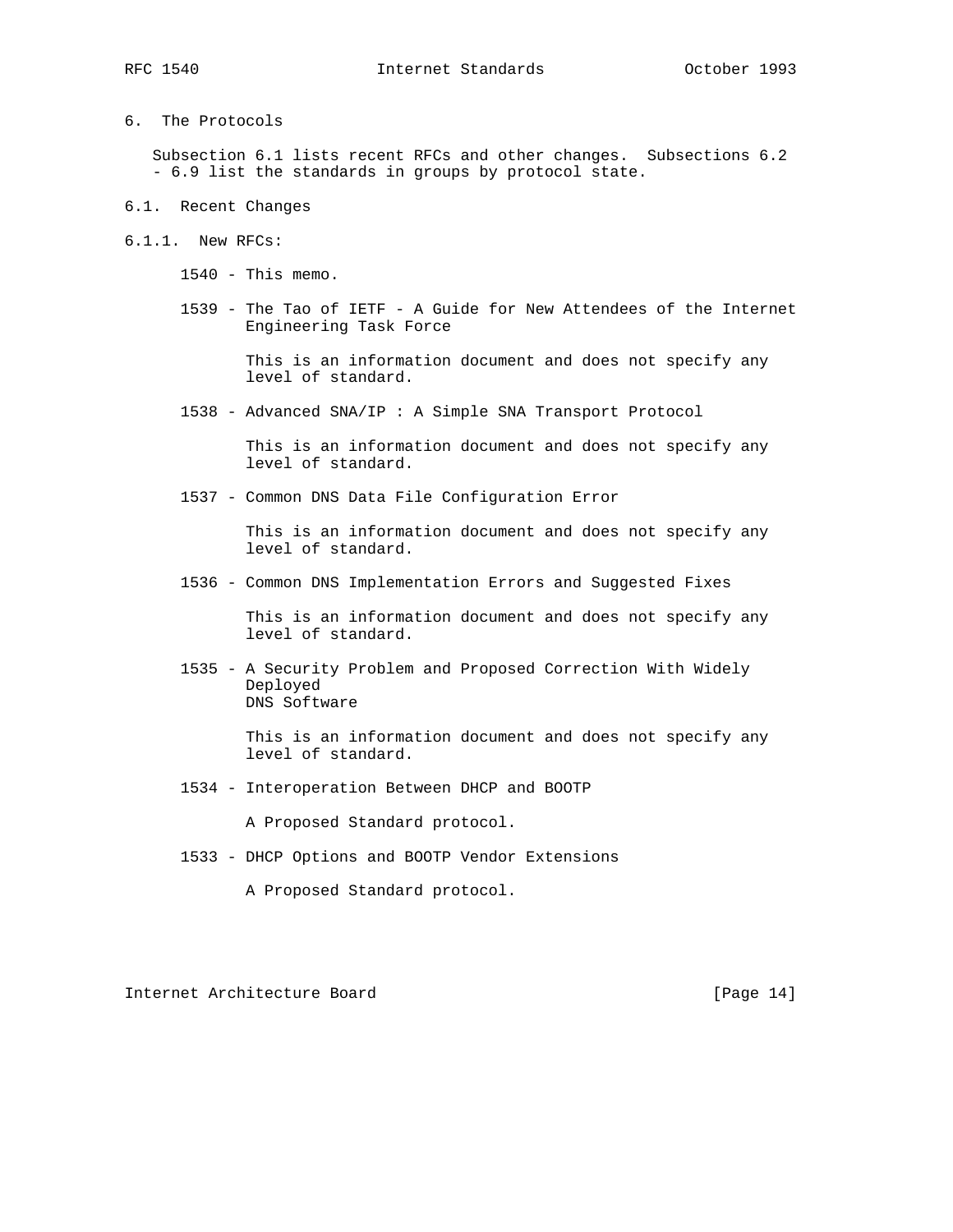1532 - Clarifications and Extensions for the Bootstrap Protocol

A Proposed Standard protocol.

1531 - Dynamic Host Configuration Protocol

A Proposed Standard protocol.

 1530 - Principles of Operation for the TPC.INT Subdomain: General Principles and Policy

> This is an information document and does not specify any level of standard.

 1529 - Principles of Operation for the TPC.INT Subdomain: Remote Printing -- Administrative Policies

> This is an information document and does not specify any level of standard.

 1528 - Principles of Operation for the TPC.INT Subdomain Remote Printing -- Technical Procedures

An Experimental protocol.

1527 - What Should We Plan Given the Dilemma of the Network?

 This is an information document and does not specify any level of standard.

1526 - Assignment of System Identifiers for TUBA/CLNP Hosts

 This is an information document and does not specify any level of standard.

- 1525 Definitions of Managed Objects for Source Routing Bridges A Proposed Standard protocol.
- 1524 A User Agent Configuration Mechanism For Multimedia Mail Format Information

 This is an information document and does not specify any level of standard.

Internet Architecture Board [Page 15]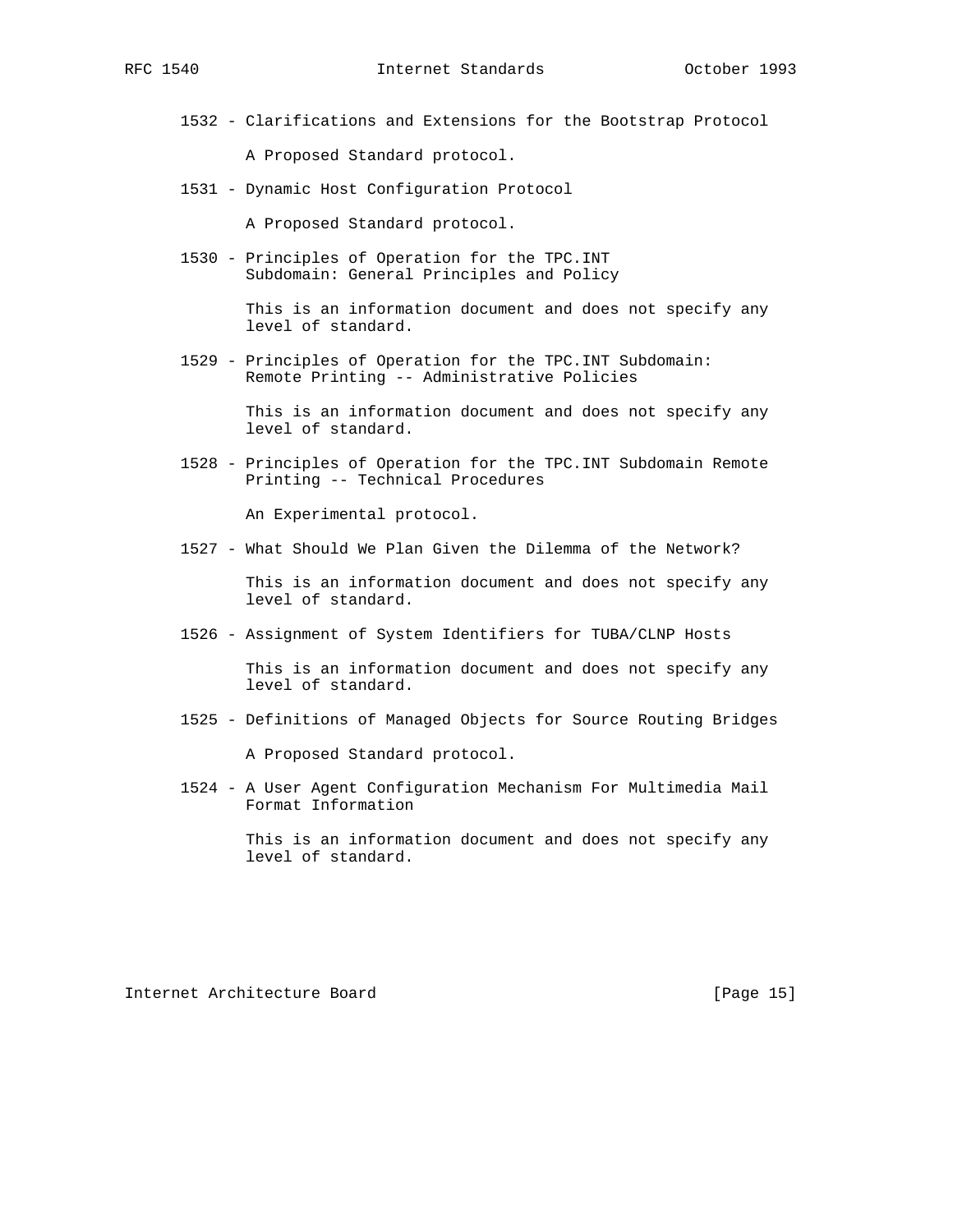1523 - The text/enriched MIME Content-type

 This is an information document and does not specify any level of standard.

 1522 - MIME (Multipurpose Internet Mail Extensions) Part Two: Message Header Extensions for Non-ASCII Text

A Draft Standard protocol.

 1521 - MIME (Multipurpose Internet Mail Extensions) Part One: Mechanisms for Specifying and Describing the Format of Internet Message Bodies

A Draft Standard protocol.

 1520 - Exchanging Routing Information Across Provider Boundaries in the CIDR Environment

> This is an information document and does not specify any level of standard.

 1519 - Classless Inter-Domain Routing (CIDR): an Address Assignment and Aggregation Strategy

A Proposed Standard protocol.

1518 - An Architecture for IP Address Allocation with CIDR

A Proposed Standard protocol.

 1517 - Applicability Statement for the Implementation of Classless Inter-Domain Routing (CIDR)

A Proposed Standard protocol.

1516 - 802.3 Repeater MIB

A Draft Standard protocol.

 1515 - Definitions of Managed Objects for IEEE 802.3 Medium Attachment Units (MAUs)

A Proposed Standard protocol.

- 1514 Host Resources MIB
	- A Proposed Standard protocol.

Internet Architecture Board [Page 16]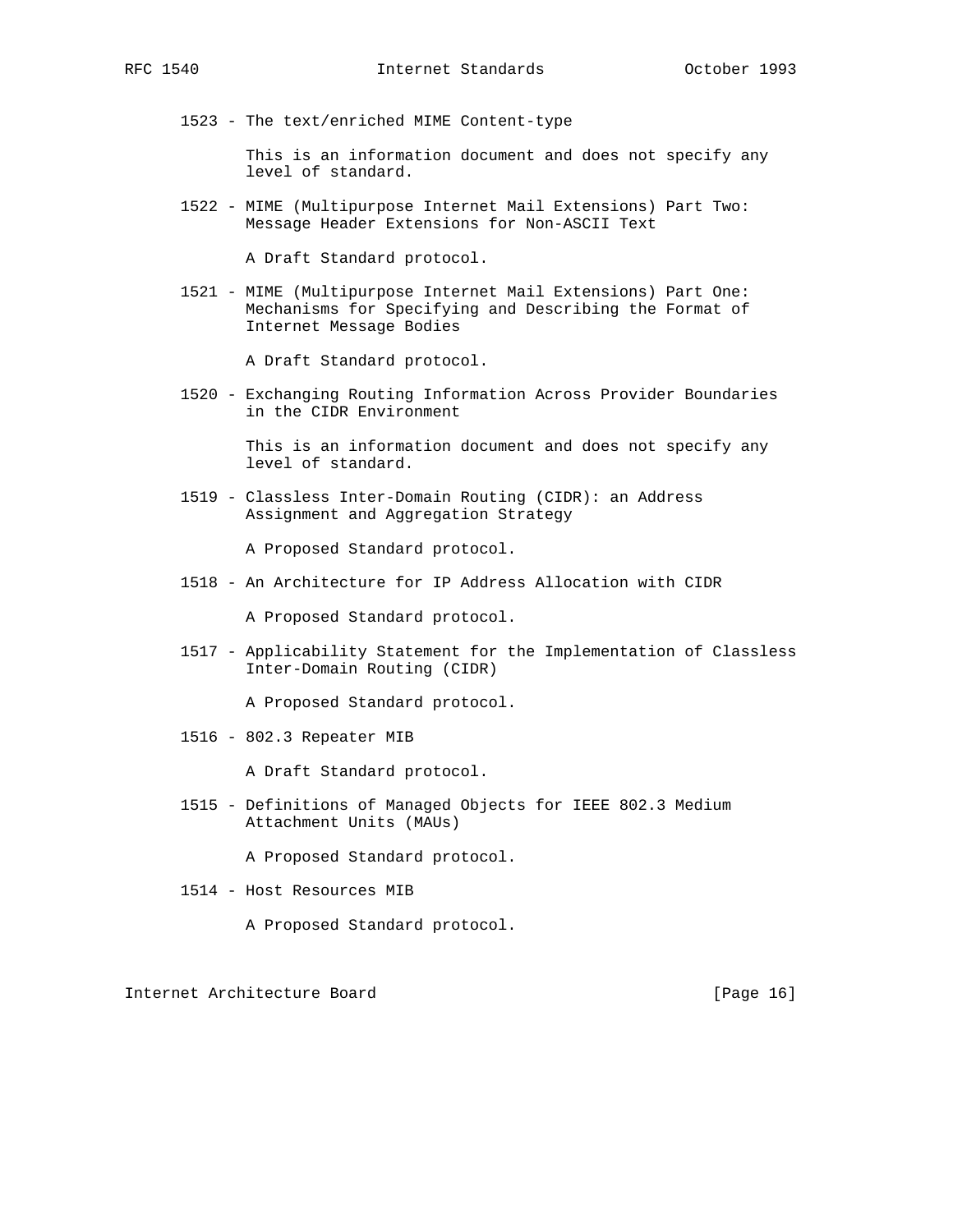- 1513 Token Ring Extensions to the Remote Network Monitoring MIB A Proposed Standard protocol.
- 1512 FDDI Management Information Base

A Proposed Standard protocol.

1511 - Common Authentication Technology Overview

 This is an information document and does not specify any level of standard.

1510 - The Kerberos Network Authentication Service (V5)

A Proposed Standard protocol.

1509 - Generic Security Service API : C-bindings

A Proposed Standard protocol.

- 1508 Generic Security Service Application Program Interface A Proposed Standard protocol.
- 1507 DASS Distributed Authentication Security Service An Experimental protocol.
- 1506 A Tutorial on Gatewaying between X.400 and Internet Mail

 This is an information document and does not specify any level of standard.

1505 - Encoding Header Field for Internet Messages

An Experimental protocol.

 1504 - Appletalk Update-Based Routing Protocol: Enhanced Appletalk Routing

> This is an information document and does not specify any level of standard.

1503 - Algorithms for Automating Administration in SNMPv2 Managers

Internet Architecture Board [Page 17]

This is an information document and does not specify any level of standard.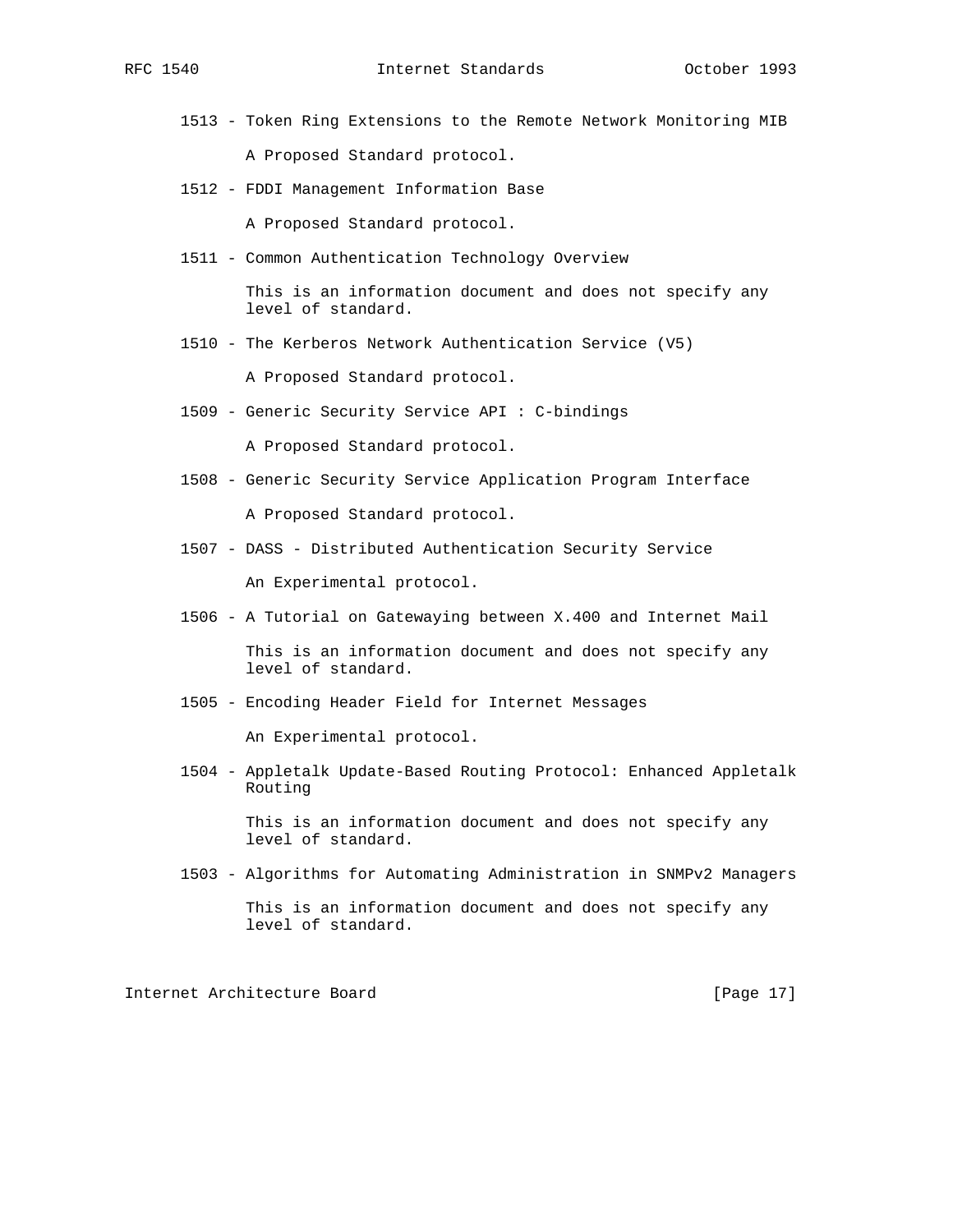1502 - X.400 Use of Extended Character Sets

A Proposed Standard protocol.

6.1.2. Other Changes:

 The following are changes to protocols listed in the previous edition.

No changes to report.

Internet Architecture Board [Page 18]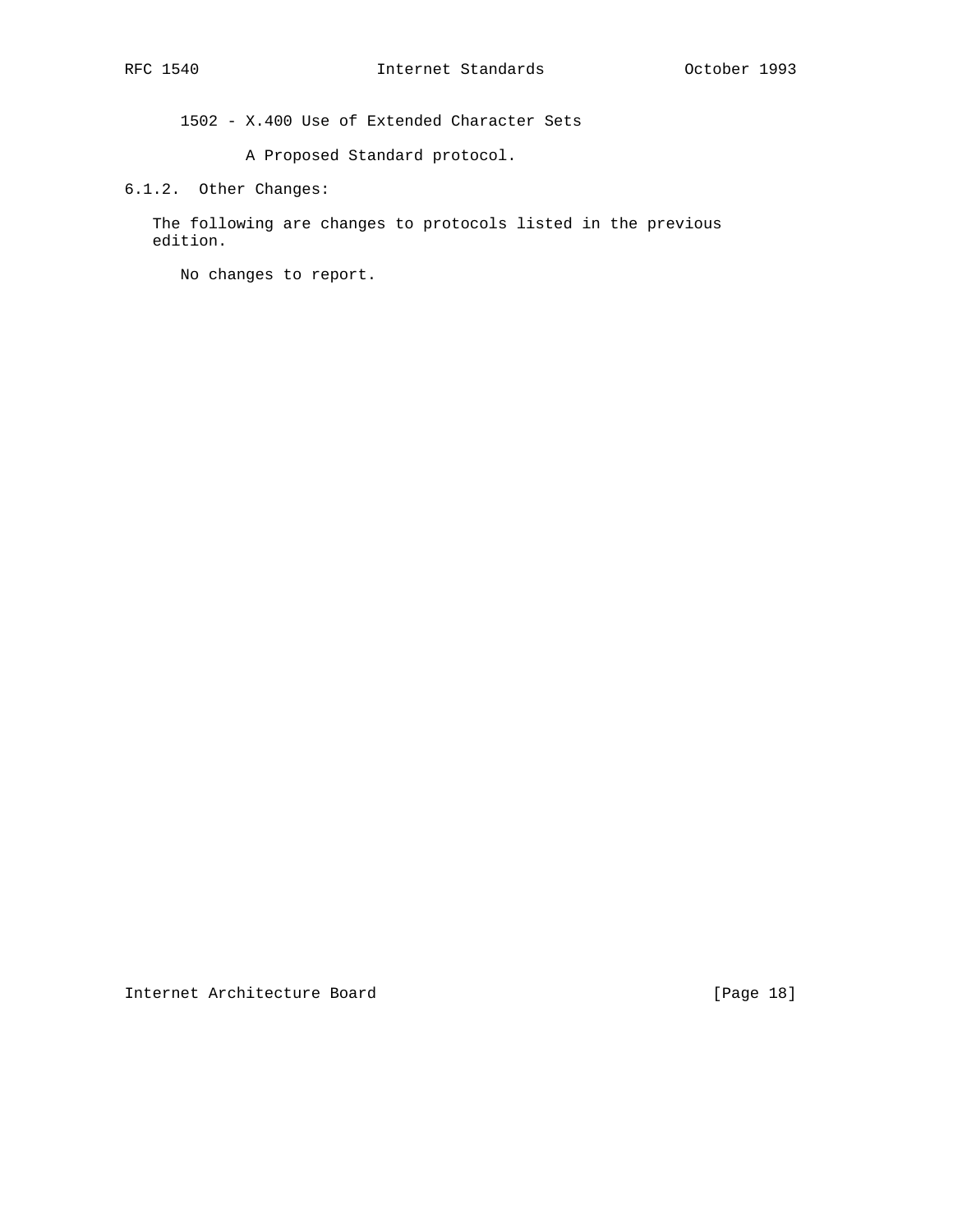# 6.2. Standard Protocols

| Protocol        | Name                                    | Status |                |                     | RFC STD *      |  |
|-----------------|-----------------------------------------|--------|----------------|---------------------|----------------|--|
| ========        |                                         |        |                | ======== ==== === = |                |  |
| .               | Internet Official Protocol Standards    | Rea    |                | 1540                | 1              |  |
| . – – – – – – – | Assigned Numbers                        | Req    |                | 1340                | 2              |  |
| . <u>.</u> .    | Host Requirements - Communications      | Req    |                | 1122                | 3              |  |
| ________        | Host Requirements - Applications        | Req    |                | 1123                | $\overline{3}$ |  |
| --------        | Gateway Requirements                    | Req    |                | 1009                | $\overline{4}$ |  |
| IP              | Internet Protocol                       | Req    |                | 791                 | 5              |  |
|                 | as amended by:--------                  |        |                |                     |                |  |
|                 | IP Subnet Extension                     | Req    |                | 950                 | 5              |  |
|                 | IP Broadcast Datagrams                  | Req    |                | 919                 | 5              |  |
| --------        | IP Broadcast Datagrams with Subnets     | Req    |                | 922                 | 5              |  |
| ICMP            | Internet Control Message Protocol       | Req    |                | 792                 | 5              |  |
| IGMP            | Internet Group Multicast Protocol       | Rec    |                | 1112                | 5              |  |
| UDP             | User Datagram Protocol                  | Rec    |                | 768                 | 6              |  |
| TCP             | Transmission Control Protocol           | Rec    |                | 793                 | 7              |  |
| TELNET          | Telnet Protocol                         | Rec    |                | 854,855             | 8              |  |
| FTP             | File Transfer Protocol                  | Rec    |                | 959                 | 9              |  |
| SMTP            | Simple Mail Transfer Protocol           | Rec    |                | 821                 | 10             |  |
| MAIL            | Format of Electronic Mail Messages      | Rec    |                | 822                 | 11             |  |
| CONTENT         | Content Type Header Field               | Rec    |                | 1049                | 11             |  |
| NTPV2           | Network Time Protocol (Version 2)       | Rec    |                | 1119                | 12             |  |
| DOMAIN          | Domain Name System                      |        | Rec 1034, 1035 |                     | 13             |  |
| $DNS-MX$        | Mail Routing and the Domain System      | Rec    |                | 974                 | 14             |  |
| SNMP            | Simple Network Management Protocol      | Rec    |                | 1157                | 15             |  |
| SMI             | Structure of Management Information     | Rec    |                | 1155                | 16             |  |
|                 | Concise-MIB Concise MIB Definitions     | Rec    |                | 1212                | 16             |  |
| MIB-II          | Management Information Base-II          | Rec    |                | 1213                | 17             |  |
| EGP             | Exterior Gateway Protocol               | Rec    |                | 904                 | 18             |  |
| NETBIOS         | NetBIOS Service Protocols               |        | Ele 1001,1002  |                     | 19             |  |
| <b>ECHO</b>     | Echo Protocol                           | Rec    |                | 862                 | 20             |  |
| DISCARD         | Discard Protocol                        | Ele    |                | 863                 | 21             |  |
| <b>CHARGEN</b>  | Character Generator Protocol            | Ele    |                | 864                 | 22             |  |
| QUOTE           | Quote of the Day Protocol               | Ele    |                | 865                 | 23             |  |
| USERS           | Active Users Protocol                   | Ele    |                | 866                 | 24             |  |
| DAYTIME         | Daytime Protocol                        | Ele    |                | 867                 | 25             |  |
| TIME            | Time Server Protocol                    | Ele    |                | 868                 | 26             |  |
| TFTP            | Trivial File Transfer Protocol          | Ele    |                | 1350                | 33             |  |
| RIP             | Routing Information Protocol            | Ele    |                | 1058                | 34             |  |
| TP-TCP          | ISO Transport Service on top of the TCP | Ele    |                | 1006                | 35             |  |

[Note: an asterisk at the end of a line indicates a change from the previous edition of this document.]

Internet Architecture Board [Page 19]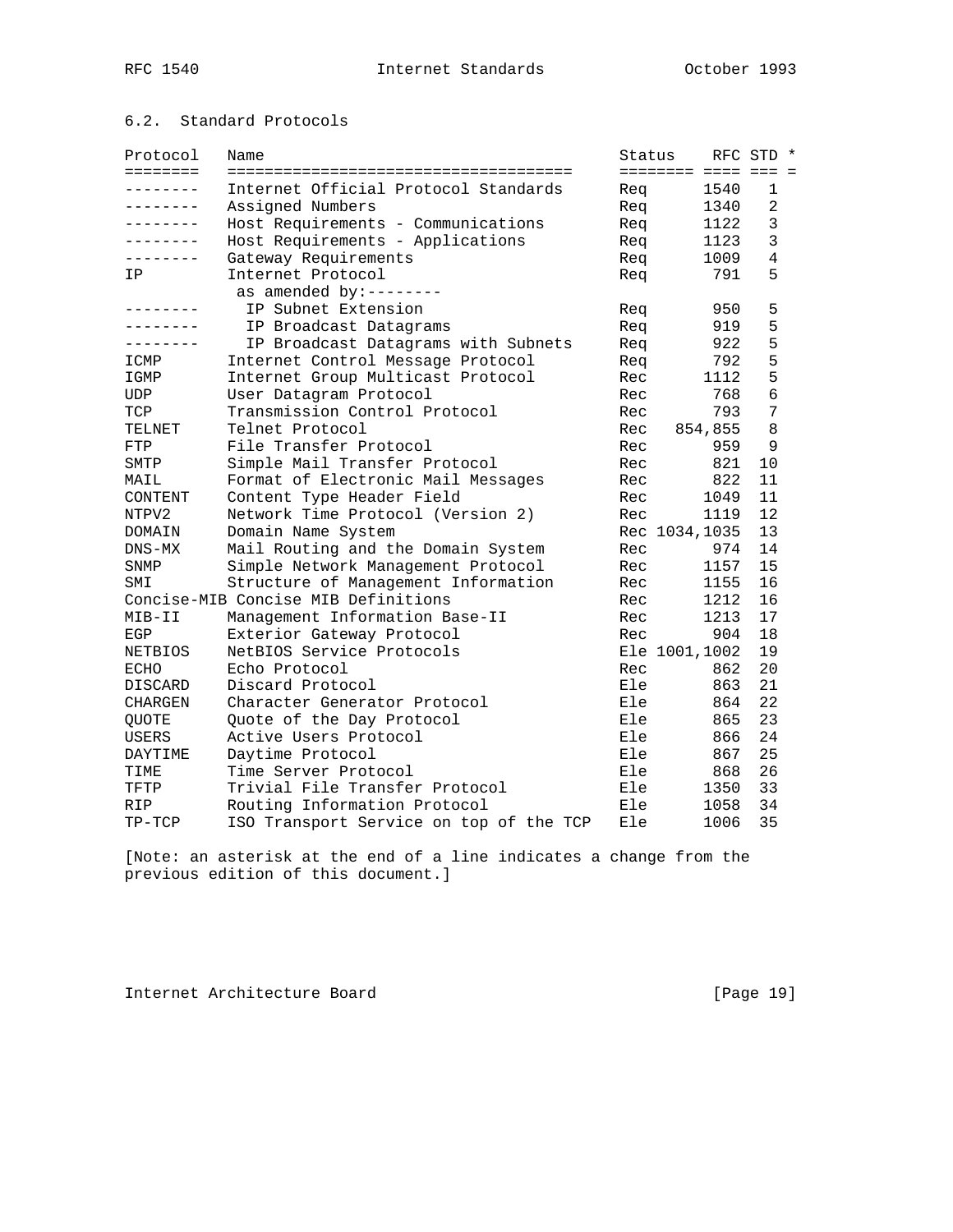Applicability Statements:

 IGMP -- The Internet Architecture Board intends to move towards general adoption of IP multicasting, as a more efficient solution than broadcasting for many applications. The host interface has been standardized in RFC-1112; however, multicast-routing gateways are in the experimental stage and are not widely available. An Internet host should support all of RFC-1112, except for the IGMP protocol itself which is optional; see RFC-1122 for more details. Even without IGMP, implementation of RFC-1112 will provide an important advance: IP-layer access to local network multicast addressing. It is expected that IGMP will become recommended for all hosts and gateways at some future date.

 SMI, MIB-II SNMP -- The Internet Architecture Board recommends that all IP and TCP implementations be network manageable. At the current time, this implies implementation of the Internet MIB-II (RFC-1213), and at least the recommended management protocol SNMP (RFC-1157).

 RIP -- The Routing Information Protocol (RIP) is widely implemented and used in the Internet. However, both implementors and users should be aware that RIP has some serious technical limitations as a routing protocol. The IETF is currently developing several candidates for a new standard "open" routing protocol with better properties than RIP. The IAB urges the Internet community to track these developments, and to implement the new protocol when it is standardized; improved Internet service will result for many users.

 TP-TCP -- As OSI protocols become more widely implemented and used, there will be an increasing need to support interoperation with the TCP/IP protocols. The Internet Engineering Task Force is formulating strategies for interoperation. RFC-1006 provides one interoperation mode, in which TCP/IP is used to emulate TP0 in order to support OSI applications. Hosts that wish to run OSI connection-oriented applications in this mode should use the procedure described in RFC- 1006. In the future, the IAB expects that a major portion of the Internet will support both TCP/IP and OSI (inter-)network protocols in parallel, and it will then be possible to run OSI applications across the Internet using full OSI protocol "stacks".

Internet Architecture Board [Page 20]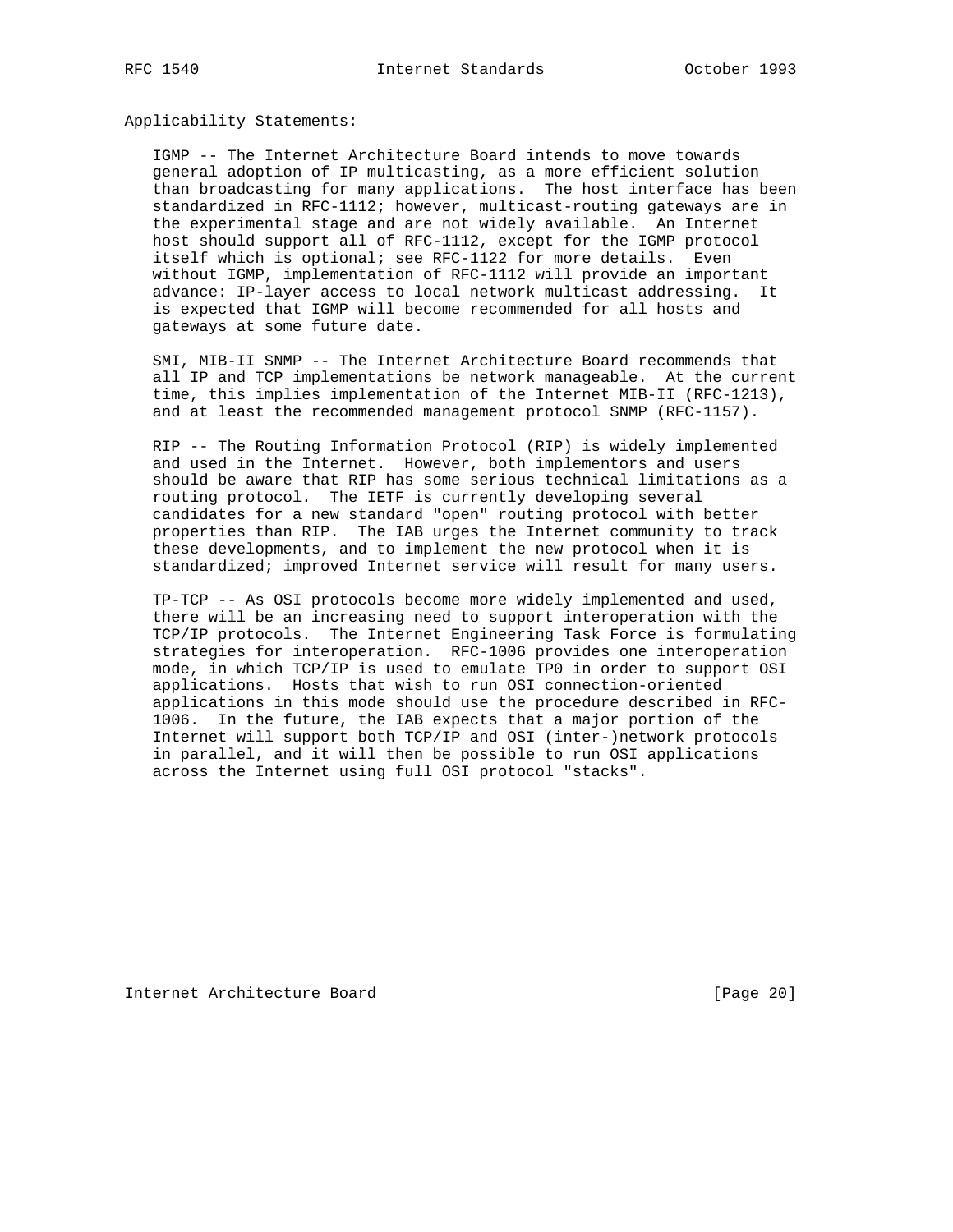## 6.3. Network-Specific Standard Protocols

All Network-Specific Standards have Elective status.

| Protocol   | Name                                         | State       | RFC             | STD * |
|------------|----------------------------------------------|-------------|-----------------|-------|
| ========   | =================================            | =====       | $=$ $=$ $=$ $=$ | === = |
| $IP-FR$    | Multiprotocol over Frame Relay               | Draft       | 1490            |       |
| ATM-ENCAP  | Multiprotocol Encapsulation over ATM         | Prop        | 1483            |       |
| $IP-TR-MC$ | IP Multicast over Token-Ring LANs            | Prop        | 1469            |       |
| IP-FDDI    | Transmission of IP and ARP over FDDI Net Std |             | 1390            | 36    |
| IP-HIPPI   | IP and ARP on HIPPI                          | Prop        | 1374            |       |
| $IP-X.25$  | X.25 and ISDN in the Packet Mode             | Prop        | 1356            |       |
| IP-SMDS    | IP Datagrams over the SMDS Service           | Prop        | 1209            |       |
| IP-FDDI    | Internet Protocol on FDDI Networks           | Draft       | 1188            |       |
| ARP        | Address Resolution Protocol                  | Std         | 826             | 37    |
| RARP       | A Reverse Address Resolution Protocol        | Std         | 903             | 38    |
| IP-ARPA    | Internet Protocol on ARPANET                 | Std BBN1822 |                 | 39    |
| $IP-WB$    | Internet Protocol on Wideband Network        | Std         | 907             | 40    |
| $IP-E$     | Internet Protocol on Ethernet Networks       | Std         | 894             | 41    |
| $IP-EE$    | Internet Protocol on Exp. Ethernet Nets      | Std         | 895             | 42    |
| IP-IEEE    | Internet Protocol on IEEE 802                | Std         | 1042            | 43    |
| $IP-DC$    | Internet Protocol on DC Networks             | Std         | 891             | 44    |
| $IP-HC$    | Internet Protocol on Hyperchannel            | Std         | 1044            | 45    |
| $IP-ARC$   | Transmitting IP Traffic over ARCNET Nets Std |             | 1201            | 46    |
| IP-SLIP    | Transmission of IP over Serial Lines         | Std         | 1055            | 47    |
| IP-NETBIOS | Transmission of IP over NETBIOS              | Std         | 1088            | 48    |
| IP-IPX     | Transmission of 802.2 over IPX Networks      | Std         | 1132            | 49    |

[Note: an asterisk at the end of a line indicates a change from the previous edition of this document.]

Applicability Statements:

 It is expected that a system will support one or more physical networks and for each physical network supported the appropriate protocols from the above list must be supported. That is, it is elective to support any particular type of physical network, and for the physical networks actually supported it is required that they be supported exactly according to the protocols in the above list. See also the Host and Gateway Requirements RFCs for more specific information on network-specific ("link layer") protocols.

Internet Architecture Board [Page 21]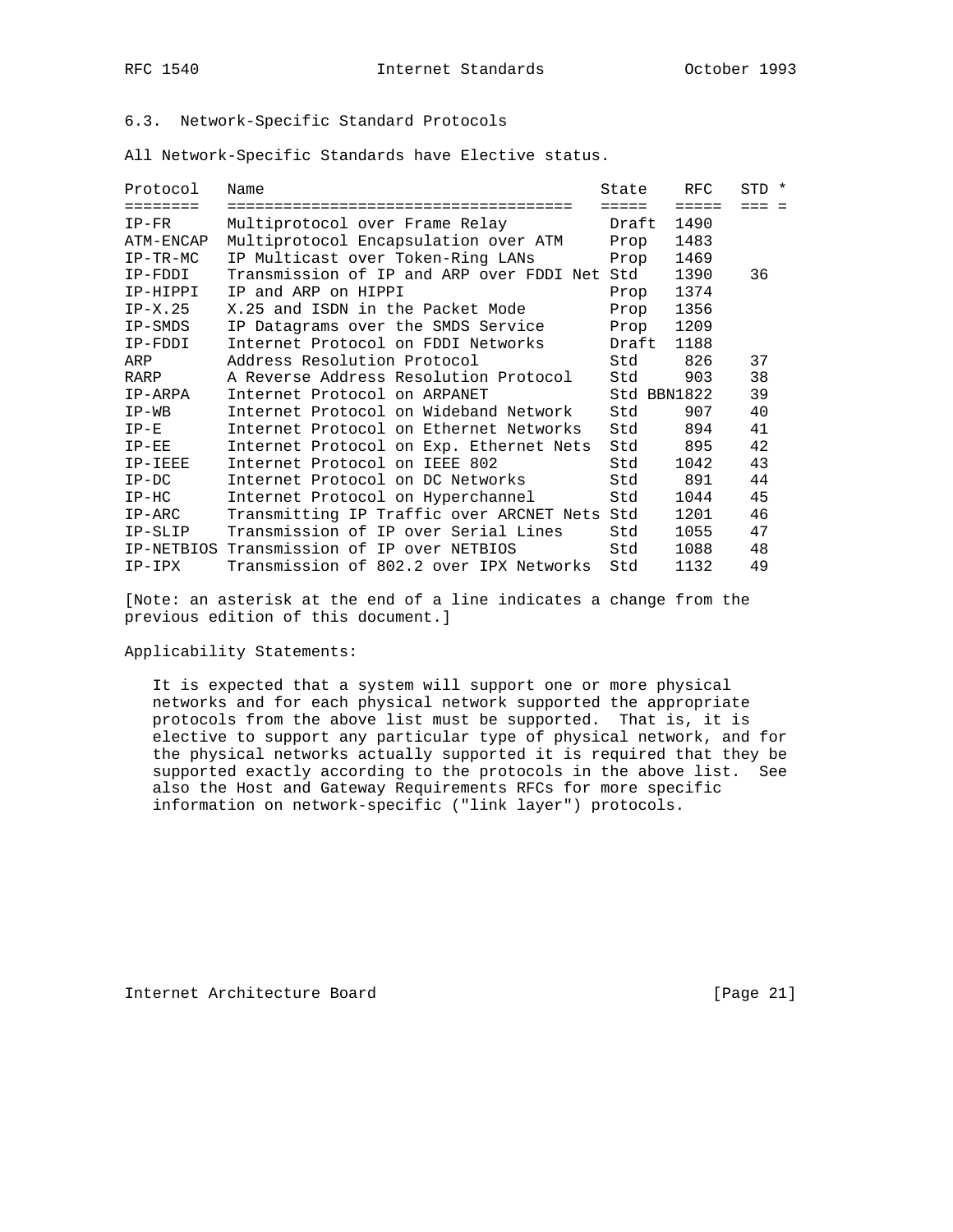## 6.4. Draft Standard Protocols

| Protocol          | Name                                  | Status               | RFC.    |
|-------------------|---------------------------------------|----------------------|---------|
|                   |                                       |                      |         |
| $- - - - - - - -$ | Message Header Ext. of Non-ASCII Text | Elective             | $1522*$ |
| MIME              | Multipurpose Internet Mail Extensions | Elective             | $1521*$ |
| 802.3-MIB         | IEEE 802.3 Repeater MIB               | Elective             | $1516*$ |
| BRIDGE-MIB        | BRIDGE-MIB                            | Elective             | 1493    |
| ETHER-MIB         | Ethernet MIB                          | Elective             | 1398    |
| NTPV3             | Network Time Protocol (Version 3)     | Elective             | 1305    |
| IP-MTU            | Path MTU Discovery                    | Elective             | 1191    |
| FINGER            | Finger Protocol                       | Elective             | 1288    |
| BGP3              | Border Gateway Protocol 3 (BGP-3)     | Elective 1267, 1268  |         |
| OSPF2             | Open Shortest Path First Routing V2   | Elective             | 1247    |
| POP3              | Post Office Protocol, Version 3       | Elective             | 1460    |
| PPP               | Point to Point Protocol               | Elective             | 1171    |
| <b>BOOTP</b>      | Bootstrap Protocol                    | Recommended 951,1497 |         |
| NICNAME           | Whols Protocol                        | Elective             | 954     |

[Note: an asterisk at the end of a line indicates a change from the previous edition of this document.]

Applicability Statements:

 PPP -- Point to Point Protocol is a method of sending IP over serial lines, which are a type of physical network. It is anticipated that PPP will be advanced to the network-specifics standard protocol state in the future.

Internet Architecture Board [Page 22]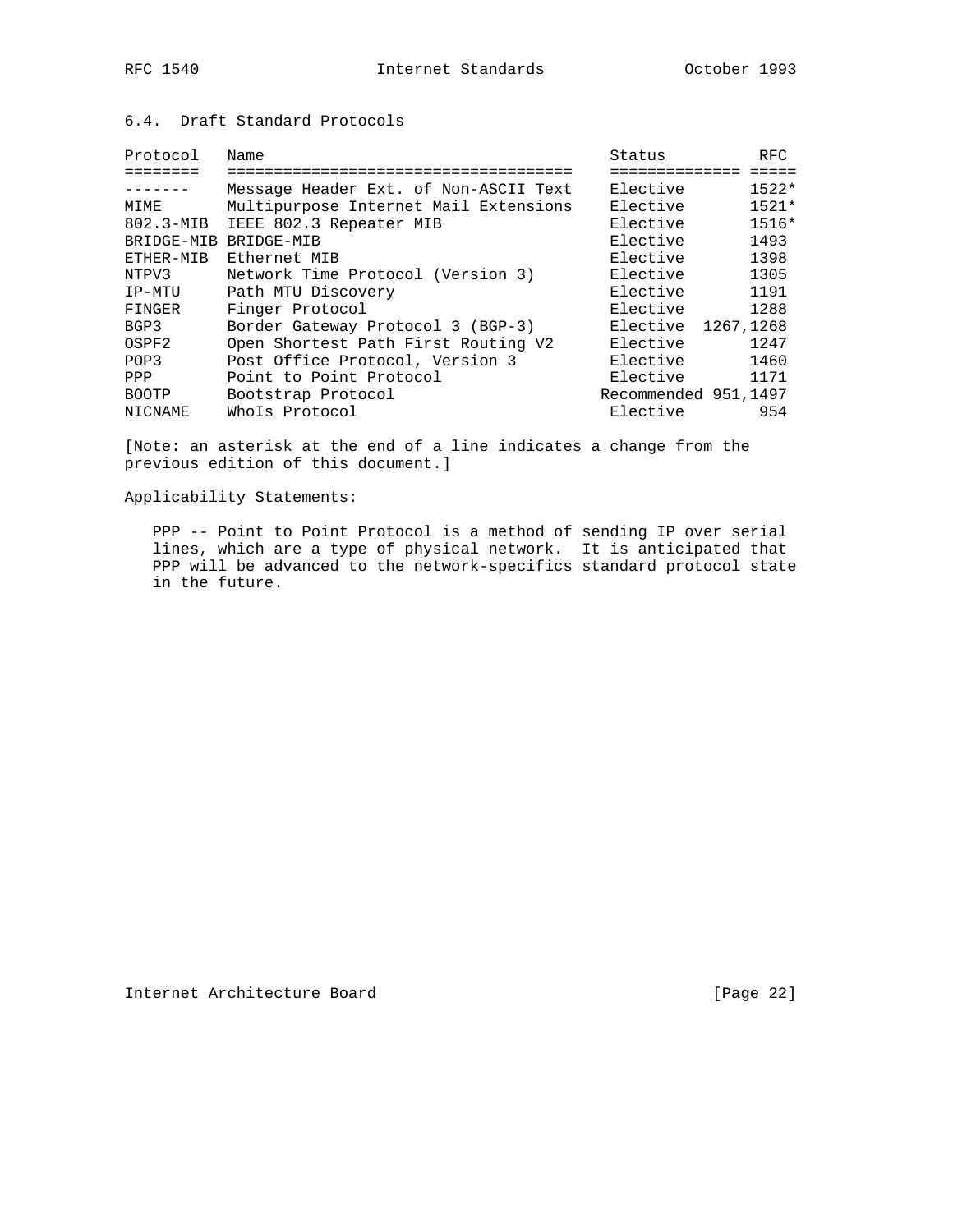# 6.5. Proposed Standard Protocols

| <b>EEEEEEEE</b><br>====================<br>DHCP-BOOTP Interoperation Between DHCP and BOOTP<br>1534*<br>Elective<br>DHCP-BOOTP DHCP Options and BOOTP Vendor Extensions Elective<br>1533* |  |
|-------------------------------------------------------------------------------------------------------------------------------------------------------------------------------------------|--|
|                                                                                                                                                                                           |  |
|                                                                                                                                                                                           |  |
|                                                                                                                                                                                           |  |
| 1532*<br><b>BOOTP</b><br>Clarifications and Extensions BOOTP<br>Elective                                                                                                                  |  |
| Elective<br>Dynamic Host Configuration Protocol<br>$1531*$<br>DHCP                                                                                                                        |  |
| 1525*<br>Source Routing Bridge MIB<br>Elective<br>SRB-MIB                                                                                                                                 |  |
| CIDR Address Assignment<br>Elective<br>1519*<br>CIDR-STRA                                                                                                                                 |  |
| CIDR Architecture<br>Elective<br>1518*<br>CIDR-ARCH                                                                                                                                       |  |
| 1517*<br>CIDR Applicability Statement<br>Elective<br>CIDR-APP                                                                                                                             |  |
| 802.3 MAU MIB<br>Elective<br>$1515*$<br>--------                                                                                                                                          |  |
| Elective<br>1514*<br>Host Resources MIB<br>HOST-MIB                                                                                                                                       |  |
| --------<br>Token Ring Extensions to RMON MIB<br>Elective<br>1513*                                                                                                                        |  |
| FDDI Management Information Base<br>Elective<br>1512*<br>FDDI-MIB                                                                                                                         |  |
| Kerberos Network Authentication Ser (V5)<br>1510*<br>Elective<br>KERBEROS                                                                                                                 |  |
| Generic Security Service API: C-bindings<br>Elective<br>1509*<br>GSSAPI                                                                                                                   |  |
| GSSAPI<br>Generic Security Service Application<br>Elective<br>1508*                                                                                                                       |  |
| Distributed Authentication Security<br>Elective<br>$1507*$<br>DASS                                                                                                                        |  |
| X.400 Use of Extended Character Sets<br>Elective<br>1502*<br>--------                                                                                                                     |  |
| Rules for Downgrading Messages<br>Elective<br>1496<br>HARPOON                                                                                                                             |  |
| MHS/RFC-822 Message Body Mapping<br>Elective<br>1495<br>Mapping                                                                                                                           |  |
| Equiv<br>X.400/MIME Body Equivalences<br>Elective<br>1494                                                                                                                                 |  |
| X.500syn<br>X.500 String Representation<br>Elective<br>1488                                                                                                                               |  |
| X.500 Lightweight<br>Elective<br>X.500lite<br>1487                                                                                                                                        |  |
| Elective<br>STR-REP<br>String Representation<br>1485                                                                                                                                      |  |
| OSI User Friendly Naming<br>Elective<br>1484<br>OSI-Dir                                                                                                                                   |  |
| <b>IDPR</b><br>Inter-Domain Policy Routing Protocol<br>Elective<br>1479                                                                                                                   |  |
| Architecture for IDPR<br>Elective<br>1478<br>IDPR-ARCH                                                                                                                                    |  |
| PPP/Bridge MIB Bridge PPP MIB<br>Elective<br>1474                                                                                                                                         |  |
| IP Network Control Protocol of PPP MIB<br>Elective<br>1473<br>PPP/IP MIB                                                                                                                  |  |
| PPP/SEC MIB Security Protocols of PPP MIB<br>Elective<br>1472                                                                                                                             |  |
| PPP/LCP MIB Link Control Protocol of PPP MIB<br>Elective<br>1471                                                                                                                          |  |
| $X25 - MIB$<br>Multiprotocol Interconnect on X.25 MIB<br>Elective<br>1461                                                                                                                 |  |
| Coexistence between SNMPv1 and SNMPv2<br>Elective<br>SNMP <sub>v2</sub><br>1452                                                                                                           |  |
| Elective<br>1451<br>Manager-to-Manager MIB<br>SNMP <sub>v2</sub>                                                                                                                          |  |
| Management Information Base for SNMPv2<br>Elective<br>1450<br>SNMP <sub>v2</sub>                                                                                                          |  |
| Elective<br>Transport Mappings for SNMPv2<br>1449<br>SNMP <sub>v2</sub>                                                                                                                   |  |
| Elective<br>SNMP <sub>v2</sub><br>Protocol Operations for SNMPv2<br>1448                                                                                                                  |  |
| Party MIB for SNMPv2<br>Elective<br>1447<br>SNMP <sub>v2</sub>                                                                                                                            |  |
| Security Protocols for SNMPv2<br>Elective<br>1446<br>SNMP <sub>v2</sub>                                                                                                                   |  |
| Administrative Model for SNMPv2<br>Elective<br>1445<br>SNMP <sub>v2</sub>                                                                                                                 |  |
| Conformance Statements for SNMPv2<br>Elective<br>1444<br>SNMP <sub>v2</sub>                                                                                                               |  |
| Textual Conventions for SNMPv2<br>Elective<br>1443<br>SNMP <sub>v2</sub>                                                                                                                  |  |
| SMI for SNMPv2<br>Elective<br>SNMP <sub>v2</sub><br>1442                                                                                                                                  |  |
| Introduction to SNMPv2<br>Elective<br>SNMP <sub>v2</sub><br>1441                                                                                                                          |  |
| SMTP Service Ext for Message Size<br>Elective<br>SMTP-SIZE<br>1427                                                                                                                        |  |

Internet Architecture Board [Page 23]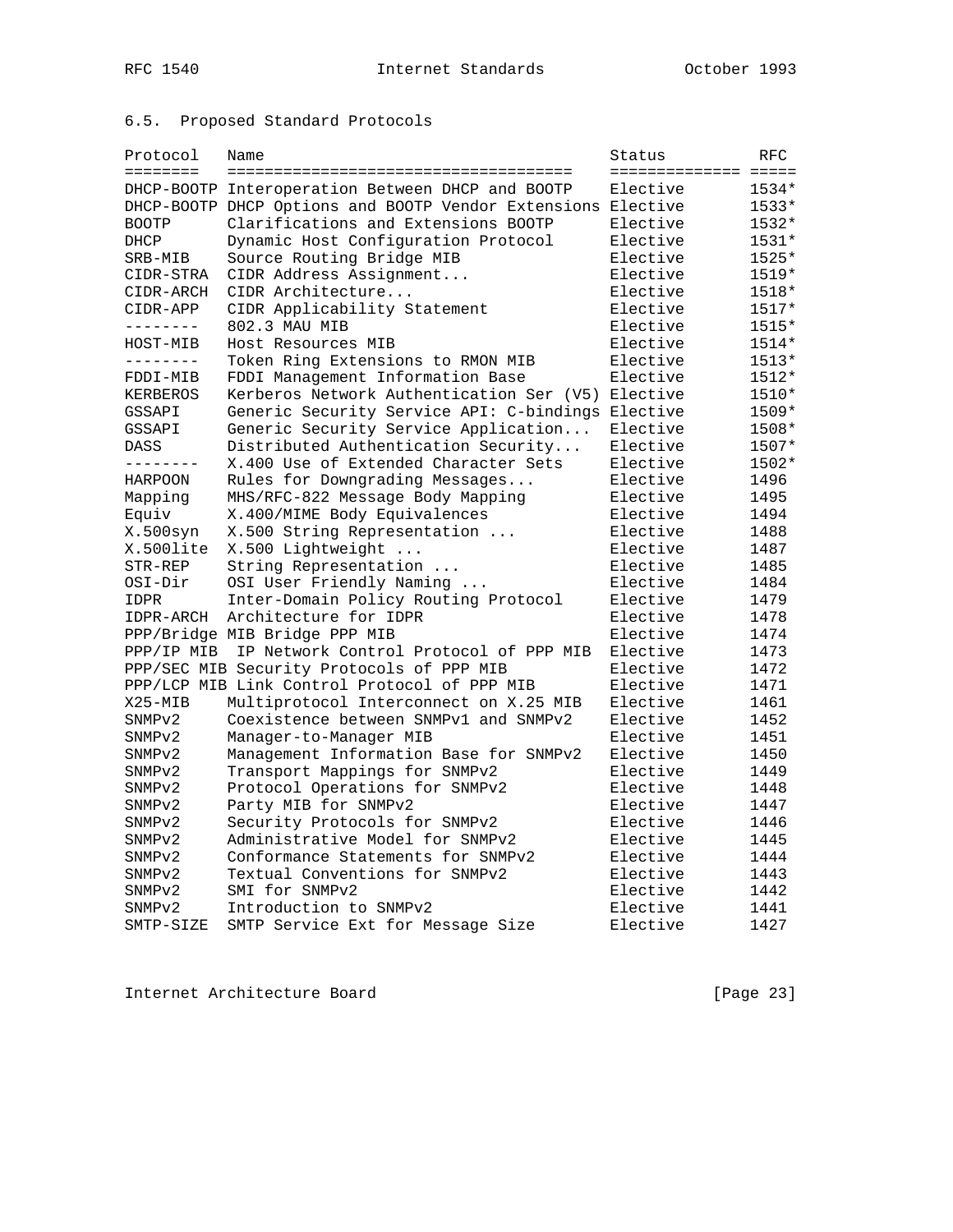| SMTP-8BIT    | SMTP Service Ext or 8bit-MIMEtransport             | Elective | 1426 |
|--------------|----------------------------------------------------|----------|------|
| $SMTP-EXT$   | SMTP Service Extensions                            | Elective | 1425 |
| PEM-KEY      | PEM - Key Certification                            | Elective | 1424 |
| PEM-ALG      | PEM - Algorithms, Modes, and Identifiers Elective  |          | 1423 |
| PEM-CKM      | PEM - Certificate-Based Key Management             | Elective | 1422 |
| PEM-ENC      | PEM - Message Encryption and Auth                  | Elective | 1421 |
| SNMP-IPX     | SNMP over IPX                                      | Elective | 1420 |
| $SNNP-AT$    | SNMP over AppleTalk                                | Elective | 1419 |
| SNMP-OSI     | SNMP over OSI                                      | Elective | 1418 |
| FTP-FTAM     | FTP-FTAM Gateway Specification                     | Elective | 1415 |
| IDENT-MIB    | Identification MIB                                 | Elective | 1414 |
| <b>IDENT</b> | Identification Protocol                            | Elective | 1413 |
|              | DS3/E3-MIB DS3/E3 Interface Type                   | Elective | 1407 |
|              | DS1/E1-MIB DS1/E1 Interface Type                   | Elective | 1406 |
| BGP-OSPF     | BGP OSPF Interaction                               | Elective | 1403 |
| ---------    | Route Advertisement In BGP2 And BGP3               | Elective | 1397 |
| RIP2-MIB     | RIP Version 2 MIB Extension                        | Elective | 1389 |
| RIP2         | RIP Version 2-Carrying Additional Info.            | Elective | 1388 |
| $SNMP-X.25$  | SNMP MIB Extension for X.25 Packet Layer Elective  |          | 1382 |
| SNMP-LAPB    | SNMP MIB Extension for X.25 LAPB                   | Elective | 1381 |
| $PPP-ATCP$   | PPP AppleTalk Control Protocol                     | Elective | 1378 |
|              | PPP-OSINLCP PPP OSI Network Layer Control Protocol | Elective | 1377 |
| PPP-DNCP     | PPP DECnet Phase IV Control Protocol               | Elective | 1376 |
| TABLE-MIB    | IP Forwarding Table MIB                            | Elective | 1354 |
|              | SNMP-PARTY-MIB Administration of SNMP              | Elective | 1353 |
| SNMP-SEC     | SNMP Security Protocols                            | Elective | 1352 |
|              | SNMP-ADMIN SNMP Administrative Model               | Elective | 1351 |
| TOS          | Type of Service in the Internet                    | Elective | 1349 |
| PPP-AUTH     | PPP Authentication                                 | Elective | 1334 |
| PPP-LINK     | PPP Link Quality Monitoring                        | Elective | 1333 |
| PPP-IPCP     | PPP Control Protocol                               | Elective | 1332 |
| PPP          | Point-to-Point Protocol (PPP)                      | Elective | 1331 |
| -------      | X.400 1988 to 1984 downgrading                     | Elective | 1328 |
|              | Mapping between X.400(1988)                        | Elective | 1327 |
| TCP-EXT      | TCP Extensions for High Performance                | Elective | 1323 |
| -------      | Def. Man. Objs Parallel-printer-like               | Elective | 1318 |
| -------      | Def. Man Objs RS-232-like                          | Elective | 1317 |
| -------      | Def. Man. Objs. Character Stream                   | Elective | 1316 |
| FRAME-MIB    | Management Information Base for Frame              | Elective | 1315 |
| NETFAX       | File Format for the Exchange of Images             | Elective | 1314 |
| SIP-MIB      | SIP Interface Type MIB                             | Elective | 1304 |
| IARP         | Inverse Address Resolution Protocol                | Elective | 1293 |
|              | DECNET-MIB DECNET MIB                              | Elective | 1289 |
| FDDI-MIB     | FDDI-MIB                                           | Elective | 1285 |
| ------       | Encoding Network Addresses                         | Elective | 1277 |
| -------      | Replication and Distributed Operations             | Elective | 1276 |
|              | COSINE and Internet X.500 Schema                   | Elective | 1274 |
| RMON-MIB     | Remote Network Monitoring MIB                      | Elective | 1271 |

Internet Architecture Board [Page 24]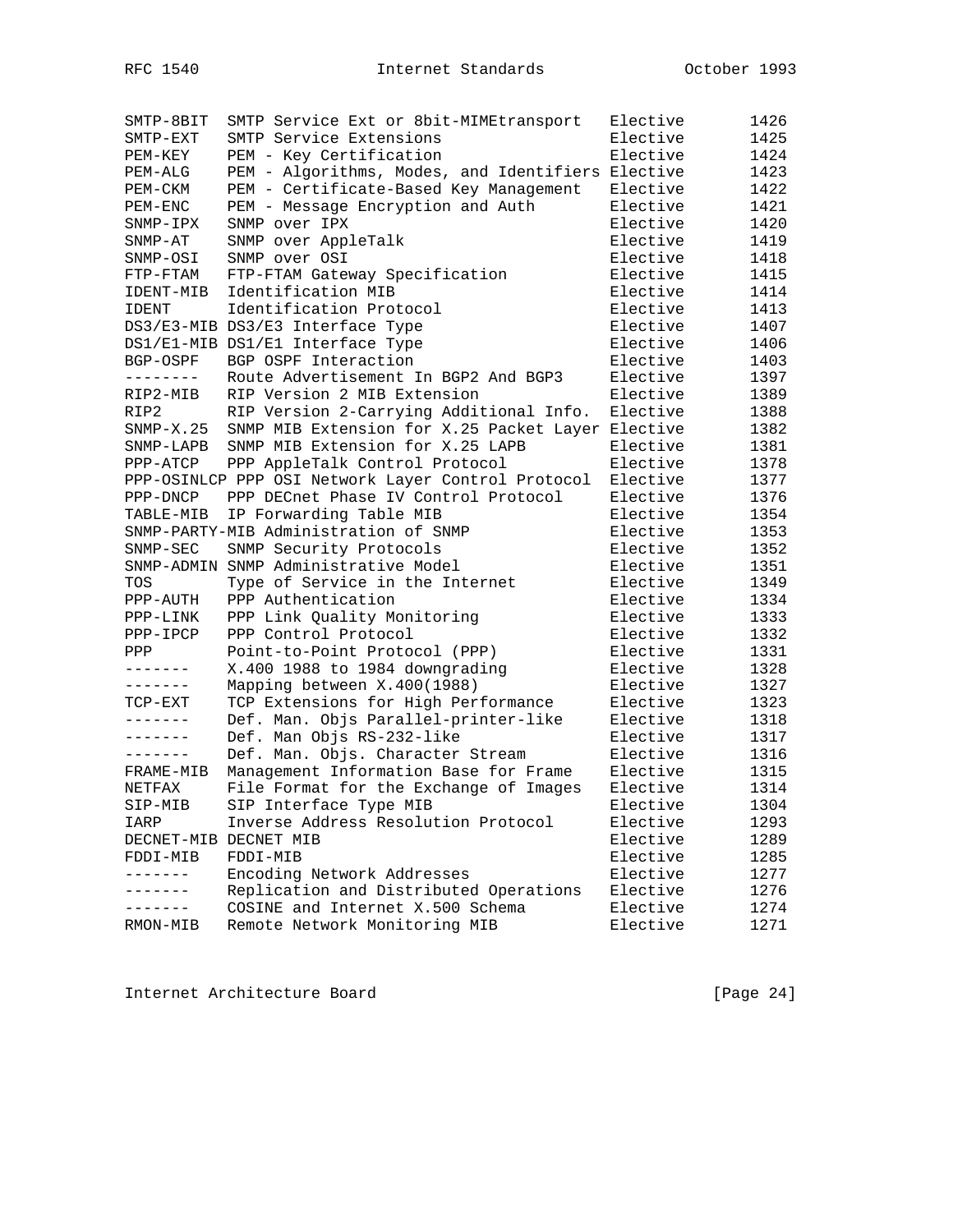| BGP-MIB   | Border Gateway Protocol MIB (Version 3) | Elective | 1269 |
|-----------|-----------------------------------------|----------|------|
| ICMP-ROUT | ICMP Router Discovery Messages          | Elective | 1256 |
| OSPF-MIB  | OSPF Version 2 MIB                      | Elective | 1253 |
| IPSO      | DoD Security Options for IP             | Elective | 1108 |
| AT-MIB    | Appletalk MIB                           | Elective | 1243 |
| OSI-UDP   | OSI TS on UDP                           | Elective | 1240 |
| STD-MIBs  | Reassignment of Exp MIBs to Std MIBs    | Elective | 1239 |
| OSI-NSAP  | Guidelines for OSI NSAP Allocation      | Elective | 1237 |
| IPX-IP    | Tunneling IPX Traffic through IP Nets   | Elective | 1234 |
| 802.5-MIB | IEEE 802.5 Token Ring MIB               | Elective | 1231 |
| GINT-MIB  | Extensions to the Generic-Interface MIB | Elective | 1229 |
| PPP-EXT   | PPP Extensions for Bridging             | Elective | 1220 |
| $IS-IS$   | OSI IS-IS for TCP/IP Dual Environments  | Elective | 1195 |
| IP-CMPRS  | Compressing TCP/IP Headers              | Elective | 1144 |
|           | ISO-TS-ECHO Echo for ISO-8473           | Elective | 1139 |
| NNTP      | Network News Transfer Protocol          | Elective | 977  |

[Note: an asterisk at the end of a line indicates a change from the previous edition of this document.]

Applicability Statements:

OSPF - RFC 1370 is an applicability statement for OSPF.

Internet Architecture Board [Page 25]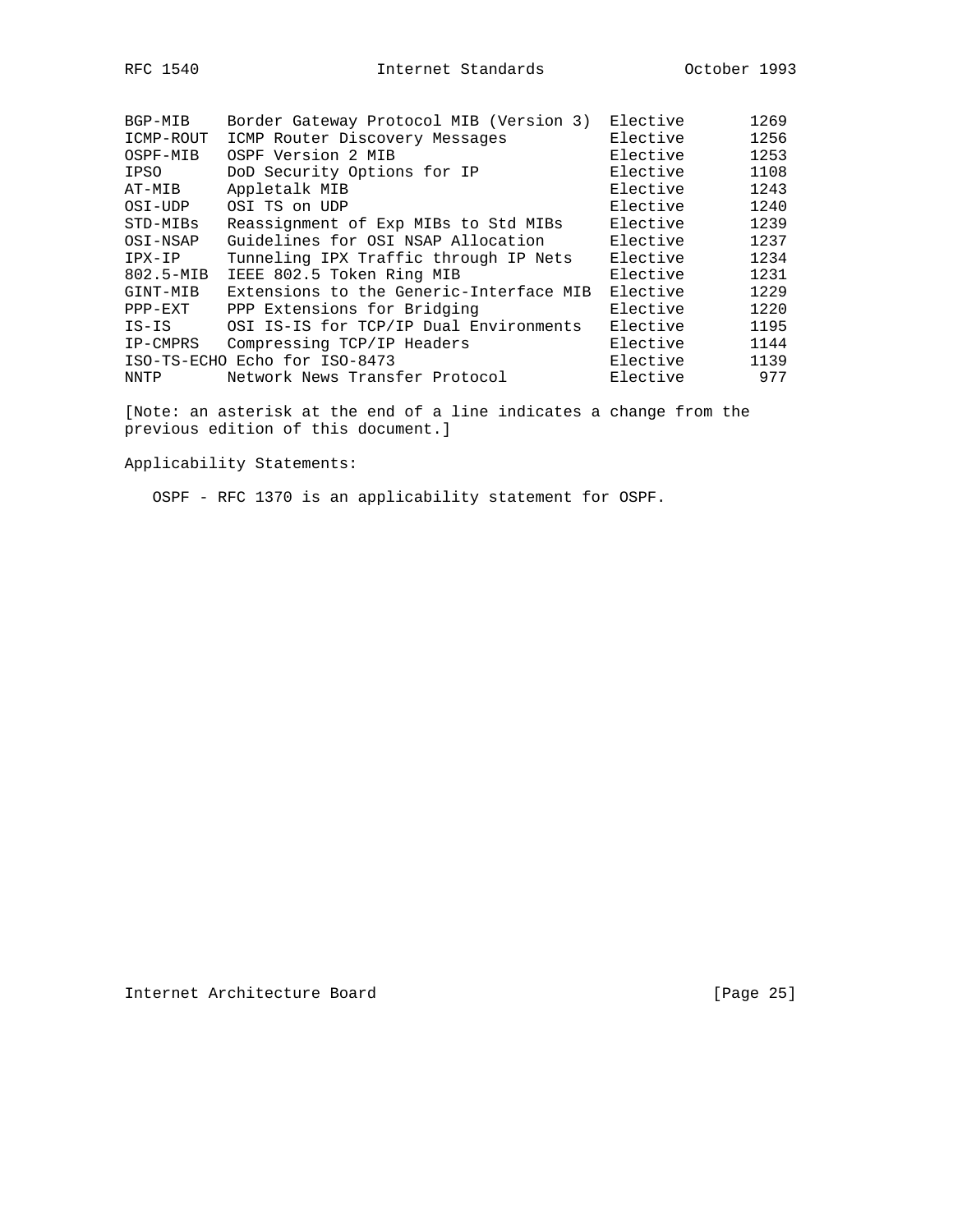# 6.6. Telnet Options

For convenience, all the Telnet Options are collected here with both their state and status.

| Protocol    | Name                                 | Number         |           | State Status           | RFC STD  |    |
|-------------|--------------------------------------|----------------|-----------|------------------------|----------|----|
| ========    |                                      |                |           | ===== ====== ==== ==== |          |    |
| TOPT-BIN    | Binary Transmission                  | 0              | Std       | Rec                    | 856      | 27 |
| TOPT-ECHO   | Echo                                 | 1              | Std       | Rec                    | 857      | 28 |
| TOPT-RECN   | Reconnection                         | $\overline{a}$ | Prop      | Ele                    | $\cdots$ |    |
| TOPT-SUPP   | Suppress Go Ahead                    | 3              | Std       | Rec                    | 858      | 29 |
| TOPT-APRX   | Approx Message Size Negotiation      | $\overline{4}$ | Prop      | Ele                    | $\cdots$ |    |
| TOPT-STAT   | Status                               | 5              | Std       | Rec                    | 859      | 30 |
| TOPT-TIM    | Timing Mark                          | б.             | Std       | Rec                    | 860      | 31 |
| TOPT-REM    | Remote Controlled Trans and Echo     | 7              | Prop      | Ele                    | 726      |    |
| TOPT-OLW    | Output Line Width                    | 8              | Prop      | Ele                    | $\cdots$ |    |
| TOPT-OPS    | Output Page Size                     | 9              | Prop      | Ele                    | $\cdots$ |    |
| TOPT-OCRD   | Output Carriage-Return Disposition   | 10             | Prop      | Ele                    | 652      |    |
| TOPT-OHT    | Output Horizontal Tabstops           | 11             | Prop      | Ele                    | 653      |    |
| TOPT-OHTD   | Output Horizontal Tab Disposition    | 12             | Prop      | Ele                    | 654      |    |
| TOPT-OFD    | Output Formfeed Disposition          | 13             | Prop      | Ele                    | 655      |    |
| TOPT-OVT    | Output Vertical Tabstops             | 14             | Prop      | Ele                    | 656      |    |
| TOPT-OVTD   | Output Vertical Tab Disposition      | 15             | Prop      | Ele                    | 657      |    |
| TOPT-OLD    | Output Linefeed Disposition          | 16             | Prop      | Ele                    | 658      |    |
| TOPT-EXT    | Extended ASCII                       | 17             | Prop      | Ele                    | 698      |    |
| TOPT-LOGO   | Logout                               | 18             | Prop      | Ele                    | 727      |    |
| TOPT-BYTE   | Byte Macro                           | 19             | Prop      | Ele                    | 735      |    |
| TOPT-DATA   | Data Entry Terminal                  | 20             | Prop      | Ele                    | 1043     |    |
| TOPT-SUP    | SUPDUP                               | 21             | Prop      | Ele                    | 736      |    |
| TOPT-SUPO   | SUPDUP Output                        | 22             | Prop      | Ele                    | 749      |    |
| TOPT-SNDL   | Send Location                        | 23             | Prop      | Ele                    | 779      |    |
| TOPT-TERM   | Terminal Type                        | 24             | Prop      | Ele                    | 1091     |    |
| TOPT-EOR    | End of Record                        | 25             | Prop      | Ele                    | 885      |    |
| TOPT-TACACS | TACACS User Identification           | 26             | Prop      | Ele                    | 927      |    |
| TOPT-OM     | Output Marking                       | 27             | Prop      | Ele                    | 933      |    |
| TOPT-TLN    | Terminal Location Number             | 28             | Prop      | Ele                    | 946      |    |
| TOPT-3270   | Telnet 3270 Regime                   | 29             | Prop      | Ele                    | 1041     |    |
| $TOPT-X.3$  | X.3 PAD                              | 30             | Prop      | Ele                    | 1053     |    |
| TOPT-NAWS   | Negotiate About Window Size          | 31             | Prop      | Ele                    | 1073     |    |
| TOPT-TS     | Terminal Speed                       | 32             | Prop      | Ele                    | 1079     |    |
| TOPT-RFC    | Remote Flow Control                  | 33             | Prop      | Ele                    | 1372     |    |
| TOPT-LINE   | Linemode                             | 34             | Draft Ele |                        | 1184     |    |
| TOPT-XDL    | X Display Location                   | 35             | Prop      | Ele                    | 1096     |    |
|             | TOPT-ENVIR Telnet Environment Option | 36             | Prop      | Ele                    | 1408     |    |
| TOPT-AUTH   | Telnet Authentication Option         | 37             | Exp       | Ele                    | 1416     |    |
|             | TOPT-EXTOP Extended-Options-List     | 255            | Std       | Rec                    | 861      | 32 |

[Note: an asterisk at the end of a line indicates a change from the

Internet Architecture Board [Page 26]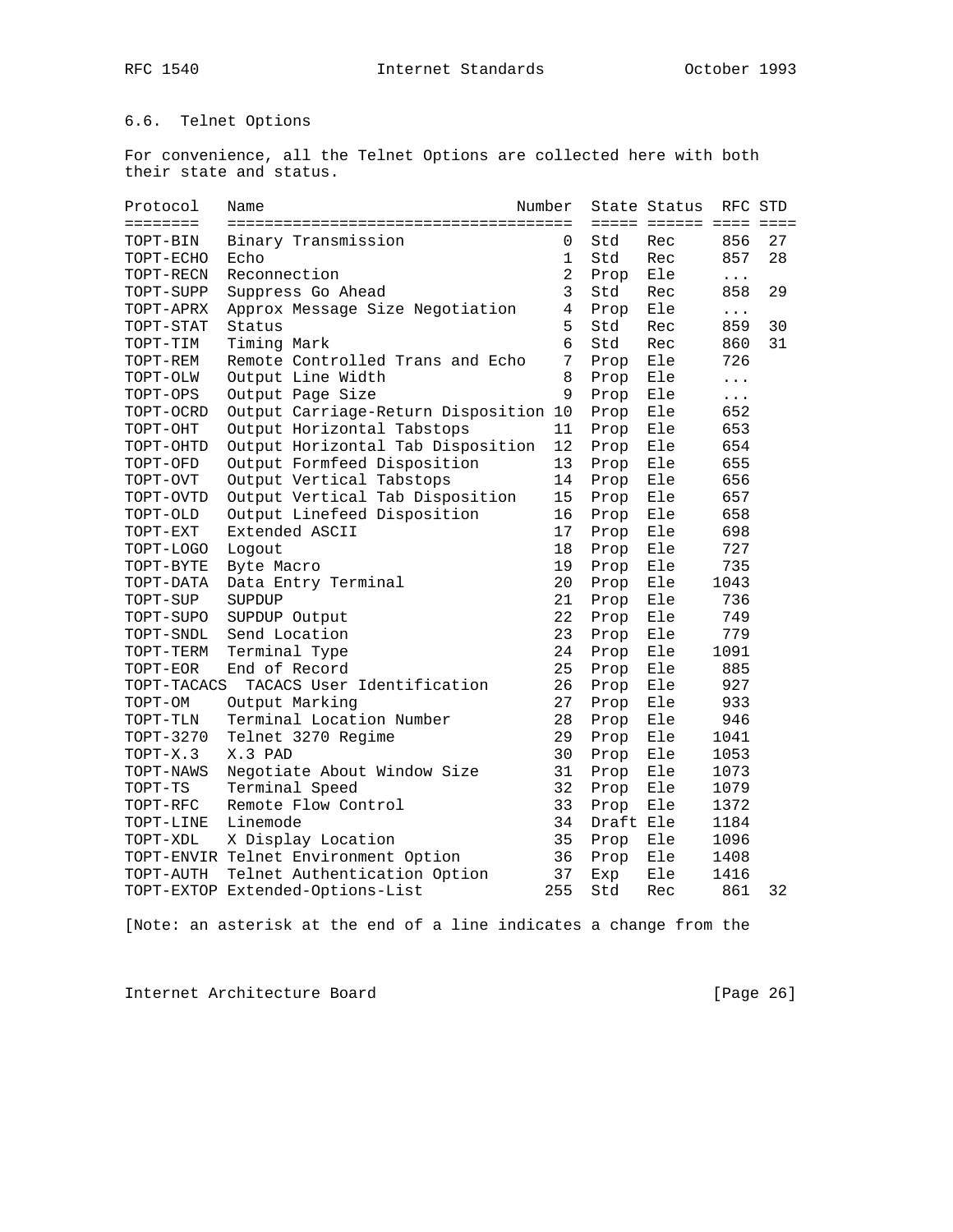previous edition of this document.]

## 6.7. Experimental Protocols

All Experimental protocols have the Limited Use status.

| Protocol     | Name                                           | RFC      |
|--------------|------------------------------------------------|----------|
| ========     |                                                | $=$      |
| REM-PRINT    | TPC. INT Subdomain Remote Printing - Technical | 1528*    |
| EHF-MAIL     | Encoding Header Field for Internet Messages    | 1505*    |
| REM-PRT      | An Experiment in Remote Printing               | 1486     |
| RAP          | Internet Route Access Protocol                 | 1476     |
| TP/IX        | TP/IX: The Next Internet                       | 1475     |
| X400         | Routing Coordination for X.400 Services        | 1465     |
| DNS          | Storing Arbitrary Attributes in DNS            | 1464     |
| IRCP         | Internet Relay Chat Protocol                   | 1459     |
| $TOS-LS$     | Link Security TOS                              | 1455     |
| SIFT/UFT     | Sender-Initiated/Unsolicited File Transfer     | 1440     |
| DIR-ARP      | Directed ARP                                   | 1433     |
| TEL-SPX      | Telnet Authentication: SPX                     | 1412     |
| TEL-KER      | Telnet Authentication: Kerberos V4             | 1411     |
| MAP-MAIL     | X.400 Mapping and Mail-11                      | 1405     |
| TRACE-IP     | Traceroute Using an IP Option                  | 1393     |
| $DNS-IP$     | Experiment in DNS Based IP Routing             | 1383     |
| DNS NSAP     | DNS NSAP RRs                                   | 1348     |
| RMCP         | Remote Mail Checking Protocol                  | 1339     |
| TCP-HIPER    | TCP Extensions for High Performance            | 1323     |
| MSP2         | Message Send Protocol 2                        | 1312     |
| <b>DSLCP</b> | Dynamically Switched Link Control              | 1307     |
| --------     | X.500 and Domains                              | 1279     |
| IN-ENCAP     | Internet Encapsulation Protocol                | 1241     |
| CLNS-MIB     | CLNS-MIB                                       | 1238     |
| <b>CFDP</b>  | Coherent File Distribution Protocol            | 1235     |
| SNMP-DPI     | SNMP Distributed Program Interface             | 1228     |
| $IP-AX.25$   | IP Encapsulation of AX.25 Frames               | 1226     |
| ALERTS       | Managing Asynchronously Generated Alerts       | 1224     |
| MPP          | Message Posting Protocol                       | 1204     |
| $ST-II$      | Stream Protocol                                | 1190     |
| SNMP-BULK    | Bulk Table Retrieval with the SNMP             | 1187     |
| DNS-RR       | New DNS RR Definitions                         | 1183     |
| IMAP2        | Interactive Mail Access Protocol               | 1176     |
| NTP-OSI      | NTP over OSI Remote Operations                 | 1165     |
| DMF-MAIL     | Digest Message Format for Mail                 | 1153     |
| <b>RDP</b>   | Reliable Data Protocol                         | 908,1151 |
| TCP-ACO      | TCP Alternate Checksum Option                  | 1146     |
| --------     | Mapping full 822 to Restricted 822             | 1137     |
| IP-DVMRP     | IP Distance Vector Multicast Routing           | 1075     |
| VMTP         | Versatile Message Transaction Protocol         | 1045     |

Internet Architecture Board [Page 27]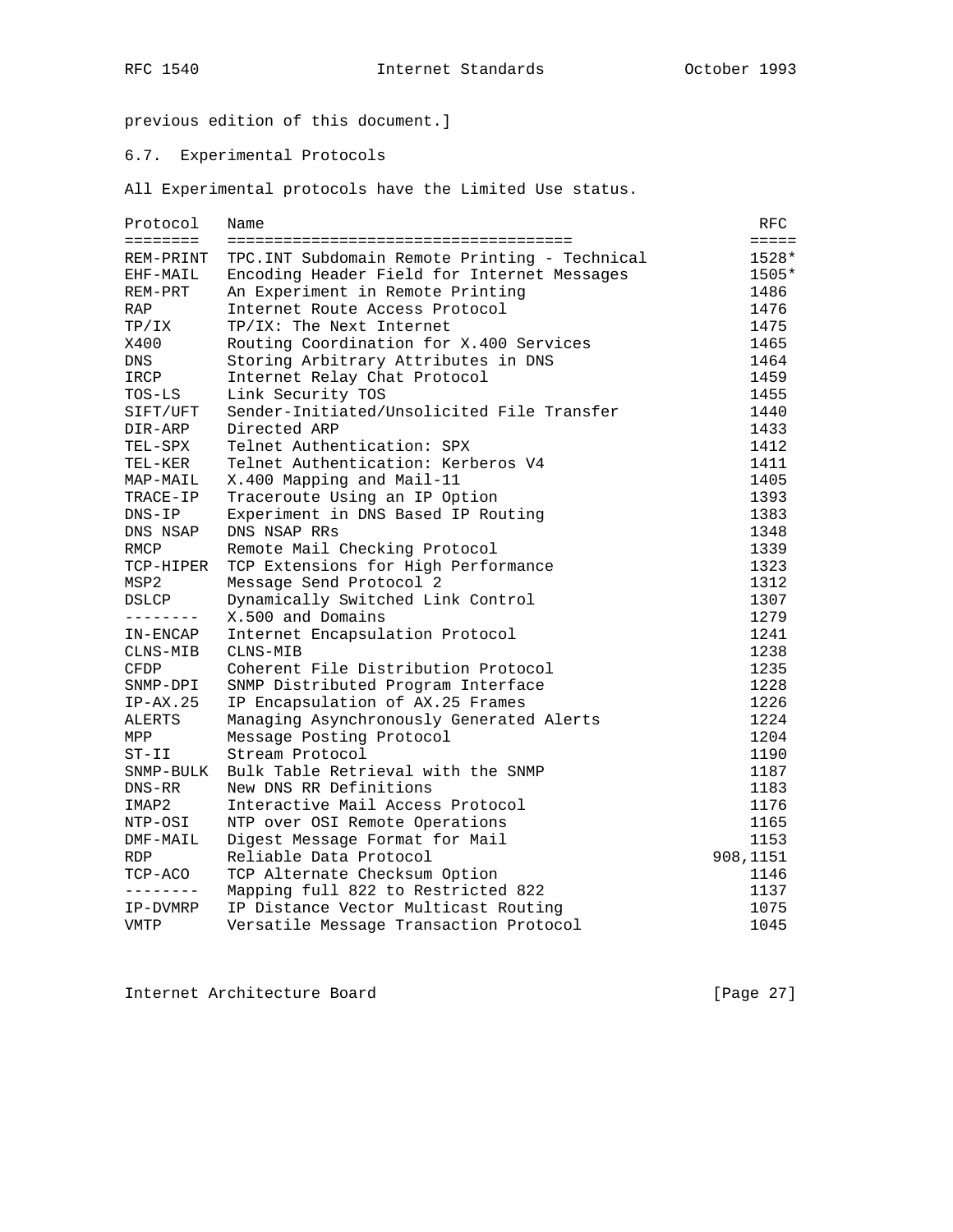|            | COOKIE-JAR Authentication Scheme       | 1004     |
|------------|----------------------------------------|----------|
| NETBLT     | Bulk Data Transfer Protocol            | 998      |
| IRTP       | Internet Reliable Transaction Protocol | 938      |
| LDP        | Loader Debugger Protocol               | 909      |
| <b>RLP</b> | Resource Location Protocol             | 887      |
| NVP-II     | Network Voice Protocol                 | ISI-memo |
| <b>PVP</b> | Packet Video Protocol                  | ISI-memo |

[Note: an asterisk at the end of a line indicates a change from the previous edition of this document.]

6.8. Informational Protocols

Information protocols have no status.

| Protocol      | Name                                             | <b>RFC</b> |
|---------------|--------------------------------------------------|------------|
| =======       |                                                  | =====      |
| ADSNA-IP      | Advanced SNA/IP: A Simple SNA Transport Protocol | 1538*      |
| AUBR          | Appletalk Update-Based Routing Protocol          | $1504*$    |
| TACACS        | Terminal Access Control Protocol                 | 1492       |
| SUN-NFS       | Network File System Protocol                     | 1094       |
| SUN-RPC       | Remote Procedure Call Protocol Version 2         | 1057       |
| <b>GOPHER</b> | The Internet Gopher Protocol                     | 1436       |
|               | Data Link Switching: Switch-to-Switch Protocol   | 1434       |
| LISTSERV      | Listsery Distribute Protocol                     | 1429       |
|               | Replication Requirements                         | 1275       |
| PCMAIL        | Pomail Transport Protocol                        | 1056       |
| MTP           | Multicast Transport Protocol                     | 1301       |
| BSD Login     | BSD Login                                        | 1282       |
| <b>DIXIE</b>  | DIXIE Protocol Specification                     | 1249       |
| IP-X.121      | IP to X.121 Address Mapping for DDN              | 1236       |
| OSI-HYPER     | OSI and LLC1 on HYPERchannel                     | 1223       |
| HAP2          | Host Access Protocol                             | 1221       |
|               | SUBNETASGN On the Assignment of Subnet Numbers   | 1219       |
|               | SNMP-TRAPS Defining Traps for use with SNMP      | 1215       |
| DAS           | Directory Assistance Service                     | 1202       |
| MD4           | MD4 Message Digest Algorithm                     | 1186       |
| LPDP          | Line Printer Daemon Protocol                     | 1179       |

[Note: an asterisk at the end of a line indicates a change from the previous edition of this document.]

Internet Architecture Board [Page 28]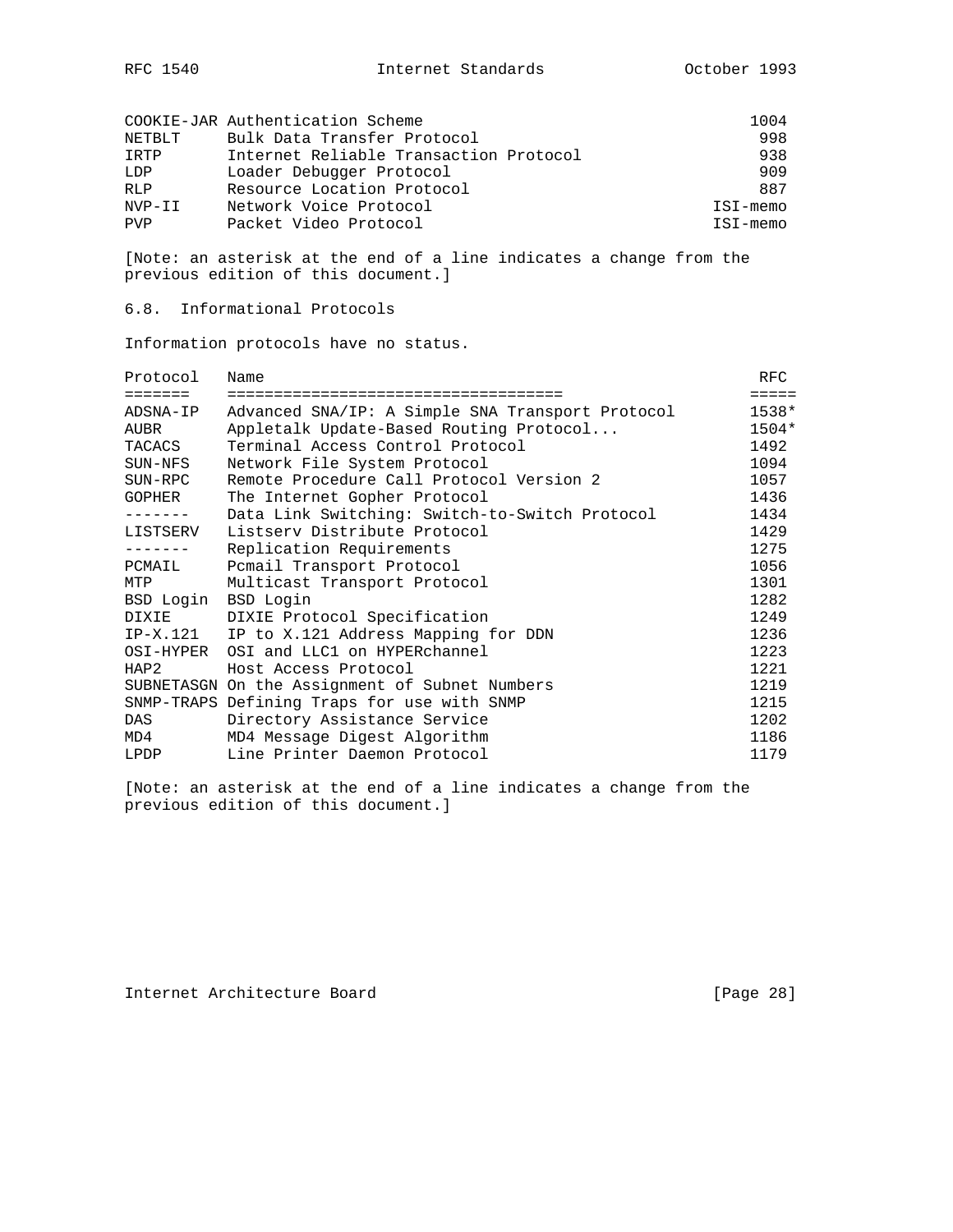# 6.9. Historic Protocols

All Historic protocols have Not Recommended status.

| Protocol                | Name                                       | RFC             |
|-------------------------|--------------------------------------------|-----------------|
| $=$ $=$ $=$ $=$ $=$ $=$ |                                            | $=$ $=$ $=$ $=$ |
| SNMP-MUX                | SNMP MUX Protocol and MIB                  | $1227*$         |
|                         | OIM-MIB-II OSI Internet Management: MIB-II | 1214            |
| IMAP3                   | Interactive Mail Access Protocol Version 3 | 1203            |
| SUN-RPC                 | Remote Procedure Call Protocol Version 1   | 1050            |
| $802.4 - \text{MIP}$    | IEEE 802.4 Token Bus MIB                   | 1230            |
| CMOT                    | Common Management Information Services     | 1189            |
| MSP                     | Message Send Protocol                      | 1159            |
|                         | Mail Privacy: Procedures                   | 1113            |
|                         | Mail Privacy: Key Management               | 1114            |
|                         | Mail Privacy: Algorithms                   | 1115            |
| NFILE                   | A File Access Protocol                     | 1037            |
| HOSTNAME                | HOSTNAME Protocol                          | 953             |
| <b>SFTP</b>             | Simple File Transfer Protocol              | 913             |
| SUPDUP                  | SUPDUP Protocol                            | 734             |
| <b>BGP</b>              | Border Gateway Protocol                    | 1163,1164       |
| $MIB-I$                 | $MIB-I$                                    | 1156            |
| SGMP                    | Simple Gateway Monitoring Protocol         | 1028            |
| HEMS                    | High Level Entity Management Protocol      | 1021            |
| STATSRV                 | Statistics Server                          | 996             |
| POP <sub>2</sub>        | Post Office Protocol, Version 2            | 937             |
| RATP                    | Reliable Asynchronous Transfer Protocol    | 916             |
| HFEP                    | Host - Front End Protocol                  | 929             |
| THINWIRE                | Thinwire Protocol                          | 914             |
| HMP                     | Host Monitoring Protocol                   | 869             |
| GGP                     | Gateway Gateway Protocol                   | 823             |
| RTELNET                 | Remote Telnet Service                      | 818             |
| <b>CLOCK</b>            | DCNET Time Server Protocol                 | 778             |
| MPM                     | Internet Message Protocol                  | 759             |
| NETRJS                  | Remote Job Service                         | 740             |
| <b>NETED</b>            | Network Standard Text Editor               | 569             |
| RJE                     | Remote Job Entry                           | 407             |
| XNET                    | Cross Net Debugger                         | IEN-158         |
|                         | NAMESERVER Host Name Server Protocol       | IEN-116         |
| MUX                     | Multiplexing Protocol                      | $IEN-90$        |
| GRAPHICS                | Graphics Protocol                          | NIC-24308       |

[Note: an asterisk at the end of a line indicates a change from the previous edition of this document.]

Internet Architecture Board [Page 29]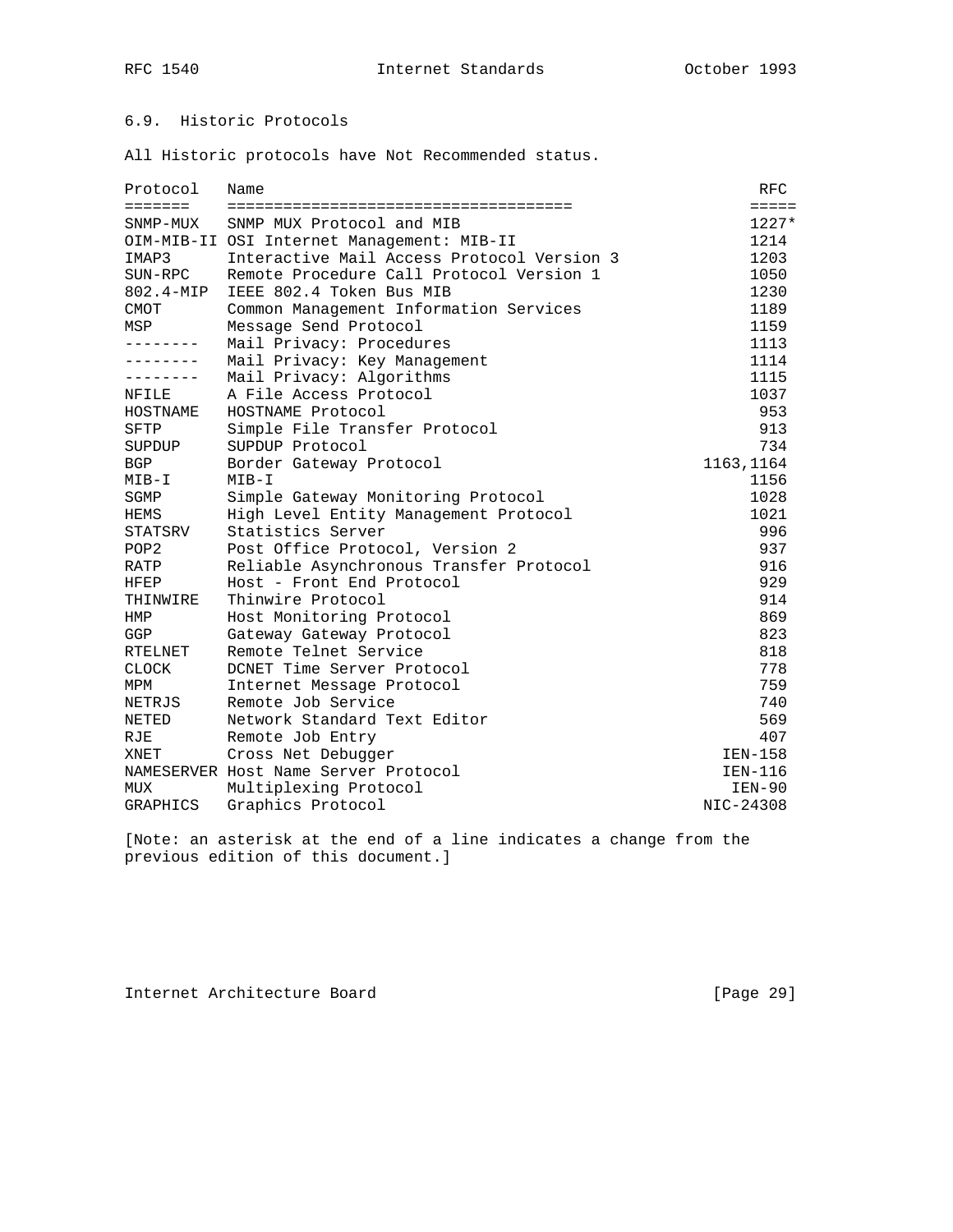## 7. Contacts

- 7.1. IAB, IETF, and IRTF Contacts
	- 7.1.1. Internet Architecture Board (IAB) Contact

 Please send your comments about this list of protocols and especially about the Draft Standard Protocols to the Internet Architecture Board care of Bob Braden, IAB Executive Director.

Contacts:

 Bob Braden Executive Director of the IAB USC/Information Sciences Institute 4676 Admiralty Way Marina del Rey, CA 90292-6695

1-310-822-1511

Braden@ISI.EDU

 Christian Huitema Chair of the IAB INRIA, Sophia-Antipolis 2004 Route des Lucioles BP 109 F-06561 Valbonne Cedex France

+33 93 65 77 15

Christian.Huitema@MIRSA.INRIA.FR

7.1.2. Internet Engineering Task Force (IETF) Contact

Contacts:

 Phill Gross Chair of the IETF Advanced Network and Services 100 Clearbrook Road Elmsford, NY 10523

1-914-789-5300

PGross@ANS.NET

Internet Architecture Board [Page 30]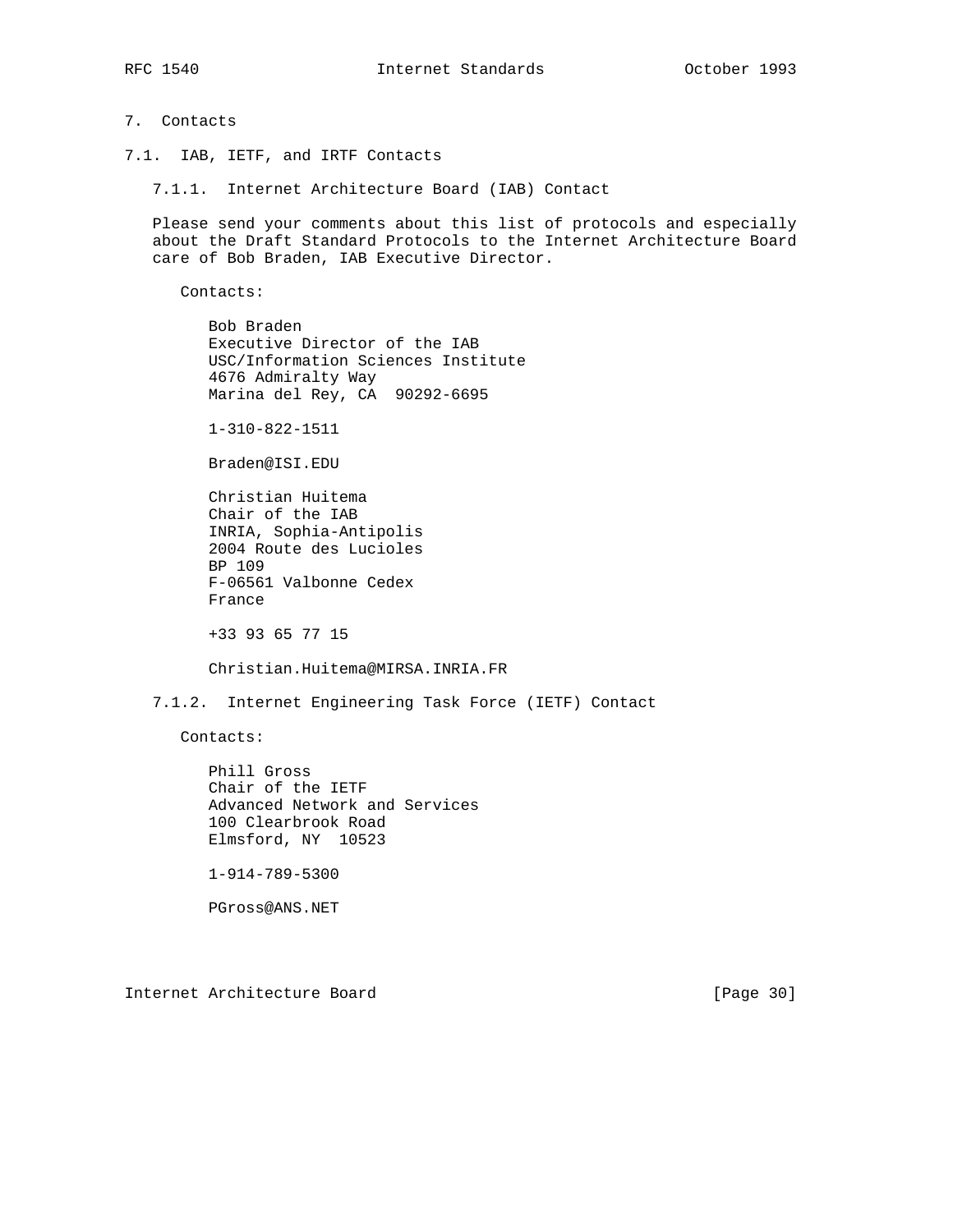John Stewart IESG Secretary Corporation for National Research Initiatives 1895 Preston White Drive, Suite 100 Reston, VA 22091

1-703-620-8990

jstewart@CNRI.RESTON.VA.US

 Steve Coya Executive Director of the IETF Corporation for National Research Initiatives 1895 Preston White Drive, Suite 100 Reston, VA 22091

1-703-620-8990

scoya@CNRI.RESTON.VA.US

7.1.3. Internet Research Task Force (IRTF) Contact

Contact:

 Jon Postel Chair of the IRTF USC/Information Sciences Institute 4676 Admiralty Way Marina del Rey, CA 90292-6695

1-310-822-1511

Postel@ISI.EDU

Internet Architecture Board [Page 31]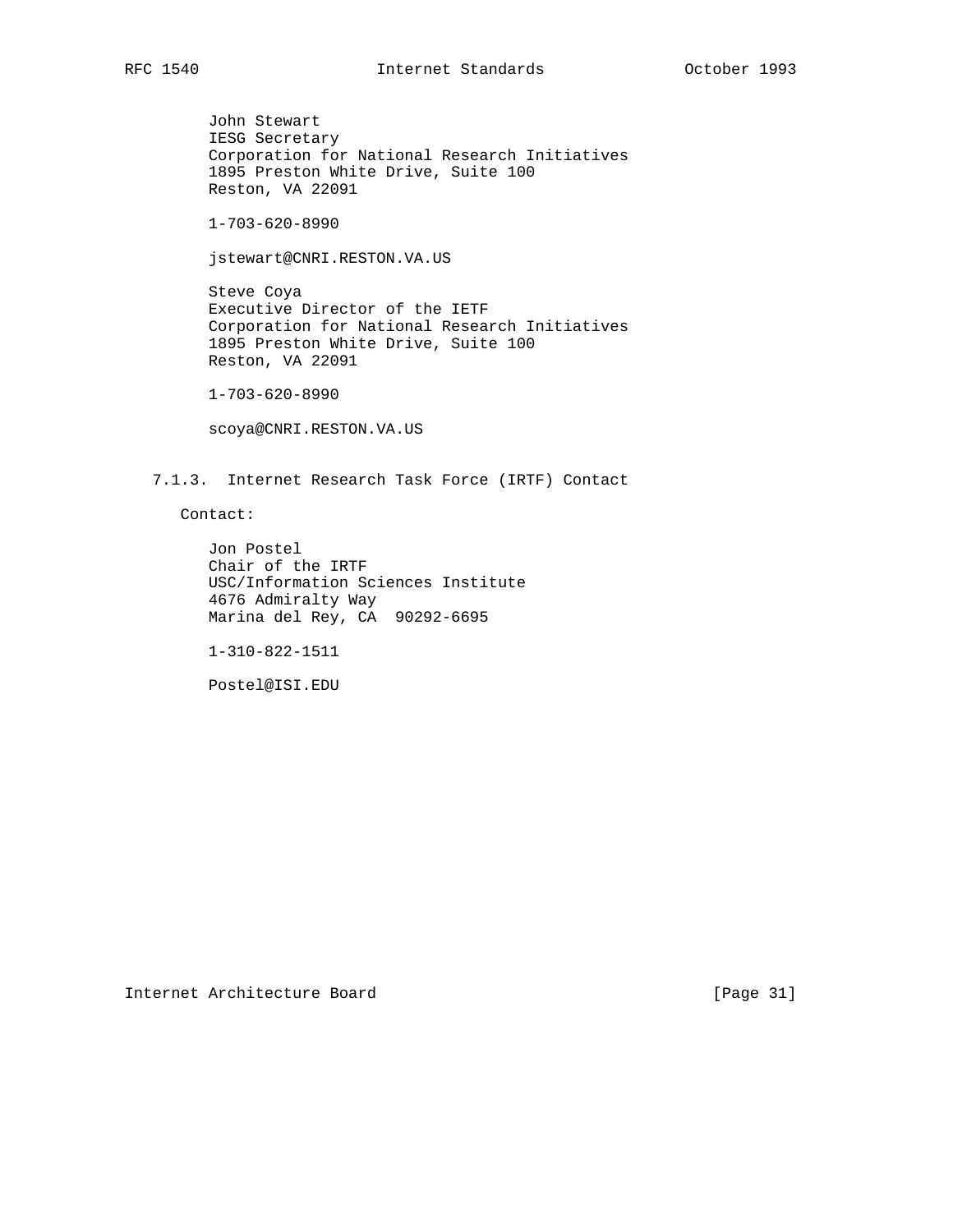## 7.2. Internet Assigned Numbers Authority Contact

Contact:

 Joyce K. Reynolds Internet Assigned Numbers Authority USC/Information Sciences Institute 4676 Admiralty Way Marina del Rey, CA 90292-6695

1-310-822-1511

IANA@ISI.EDU

 The protocol standards are managed by the Internet Assigned Numbers Authority.

 Please refer to the document "Assigned Numbers" (RFC-1340) for further information about the status of protocol documents. There are two documents that summarize the requirements for host and gateways in the Internet, "Host Requirements" (RFC-1122 and RFC-1123) and "Gateway Requirements" (RFC-1009).

 How to obtain the most recent edition of this "Internet Official Protocol Standards" memo:

 The file "in-notes/std/std1.txt" may be copied via FTP from the VENERA.ISI.EDU computer using the FTP username "anonymous" and FTP password "guest".

Internet Architecture Board [Page 32]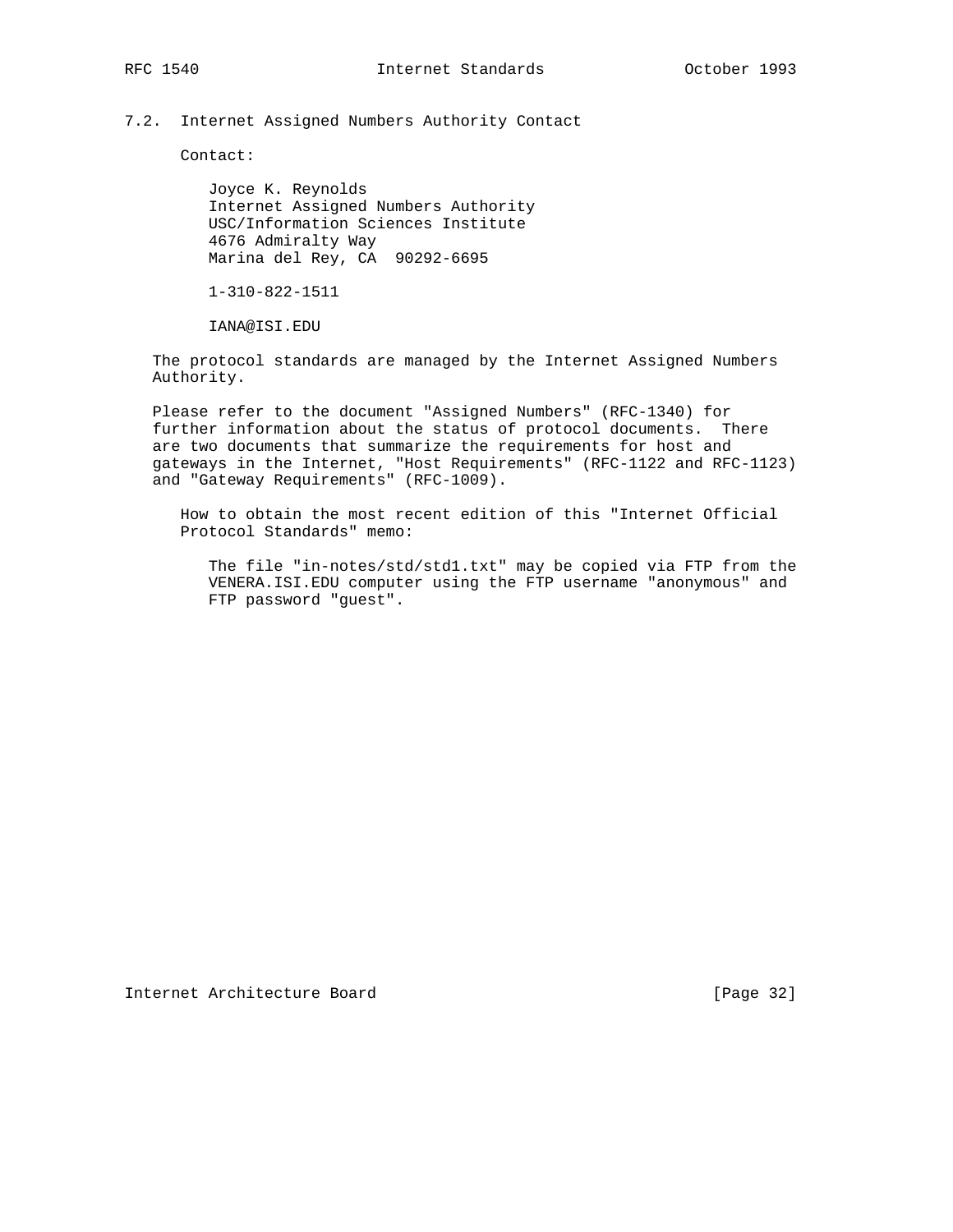7.3. Request for Comments Editor Contact

Contact:

 Jon Postel RFC Editor USC/Information Sciences Institute 4676 Admiralty Way Marina del Rey, CA 90292-6695

1-310-822-1511

RFC-Editor@ISI.EDU

 Documents may be submitted via electronic mail to the RFC Editor for consideration for publication as RFC. If you are not familiar with the format or style requirements please request the "Instructions for RFC Authors". In general, the style of any recent RFC may be used as a guide.

7.4. The Network Information Center and Requests for Comments Distribution Contact

> RFC's may be obtained from DS.INTERNIC.NET via FTP, WAIS, and electronic mail. Through FTP, RFC's are stored as rfc/rfcnnnn.txt or rfc/rfcnnnn.ps where 'nnnn' is the RFC number. Login as "anonymous" and provide your e-mail address as the password. Through WAIS, you may use either your local WAIS client or telnet to DS.INTERNIC.NET and login as "wais" (no password required) to access a WAIS client. Help information and a tutorial for using WAIS are available online. The WAIS database to search is "rfcs".

 Directory and Database Services also provides a mail server interface. Send a mail message to mailserv@ds.internic.net and include any of the following commands in the message body:

| document-by-name rfcnnnn  | where 'nnnn' is the RFC number<br>The text version is sent.    |
|---------------------------|----------------------------------------------------------------|
| file /ftp/rfc/rfcnnnn.yyy | where 'nnnn' is the RFC number.<br>and 'yyy' is 'txt' or 'ps'. |
| help                      | to get information on how to use<br>the mailserver.            |

 The InterNIC directory and database services collection of resource listings, internet documents such as RFCs, FYIs, STDs, and Internet Drafts, and publicly accessible databases are also

Internet Architecture Board [Page 33]